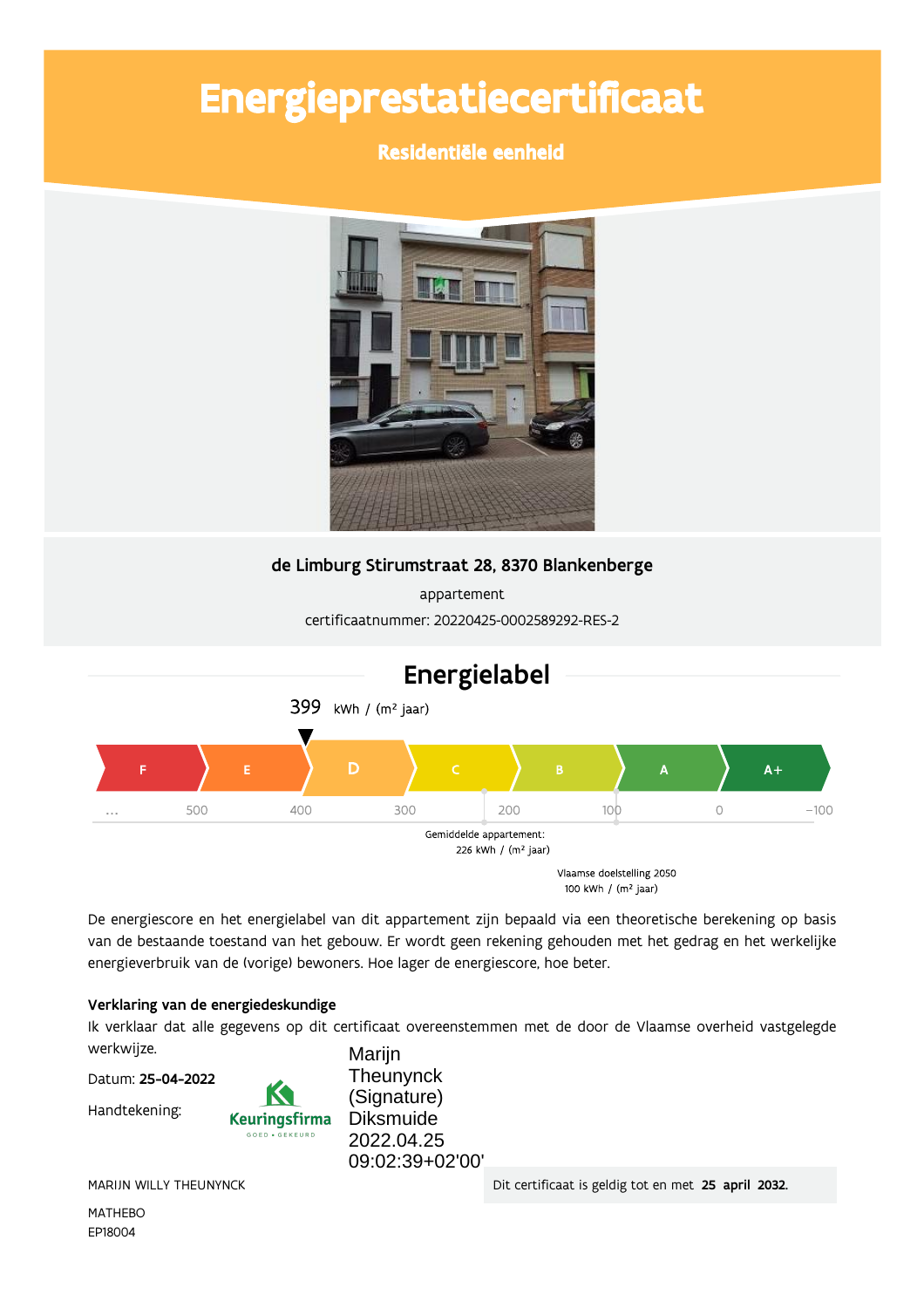## Huidige staat van het appartement

Om met uw appartement te voldoen aan de energiedoelstelling, zijn er twee mogelijke pistes:

OF

 $2^{\circ}$ 

#### $(1)$ Inzetten op isolatie en verwarming

U isoleert elk deel van uw appartement tot doelstelling voorziet de én  $\sf u$ een energie-efficiënte verwarmingsinstallatie (warmtepomp, condenserende ketel, (micro-)WKK. efficiënt warmtenet  $\bigcap_{ }$ decentrale toestellen met een totaal maximaal vermogen van 15 W/m<sup>2</sup>).

Energielabel van het appartement

U behaalt een energielabel A voor  $\overline{U}$ appartement(= energiescore van maximaal 100 kWh/(m<sup>2</sup> jaar)). U kiest op welke manier u dat doet: isoleren, efficiënt verwarmen, efficiënt ventileren, zonne-energie, hernieuwbare energie ...



Kans op oververhitting Buitenzonwering aanwezig



Luchtdichtheid

Niet bekend



De U-waarde beschrijft de isolatiewaarde van daken, muren, vloeren, vensters ... Hoe lager de U-waarde, hoe beter het constructiedeel isoleert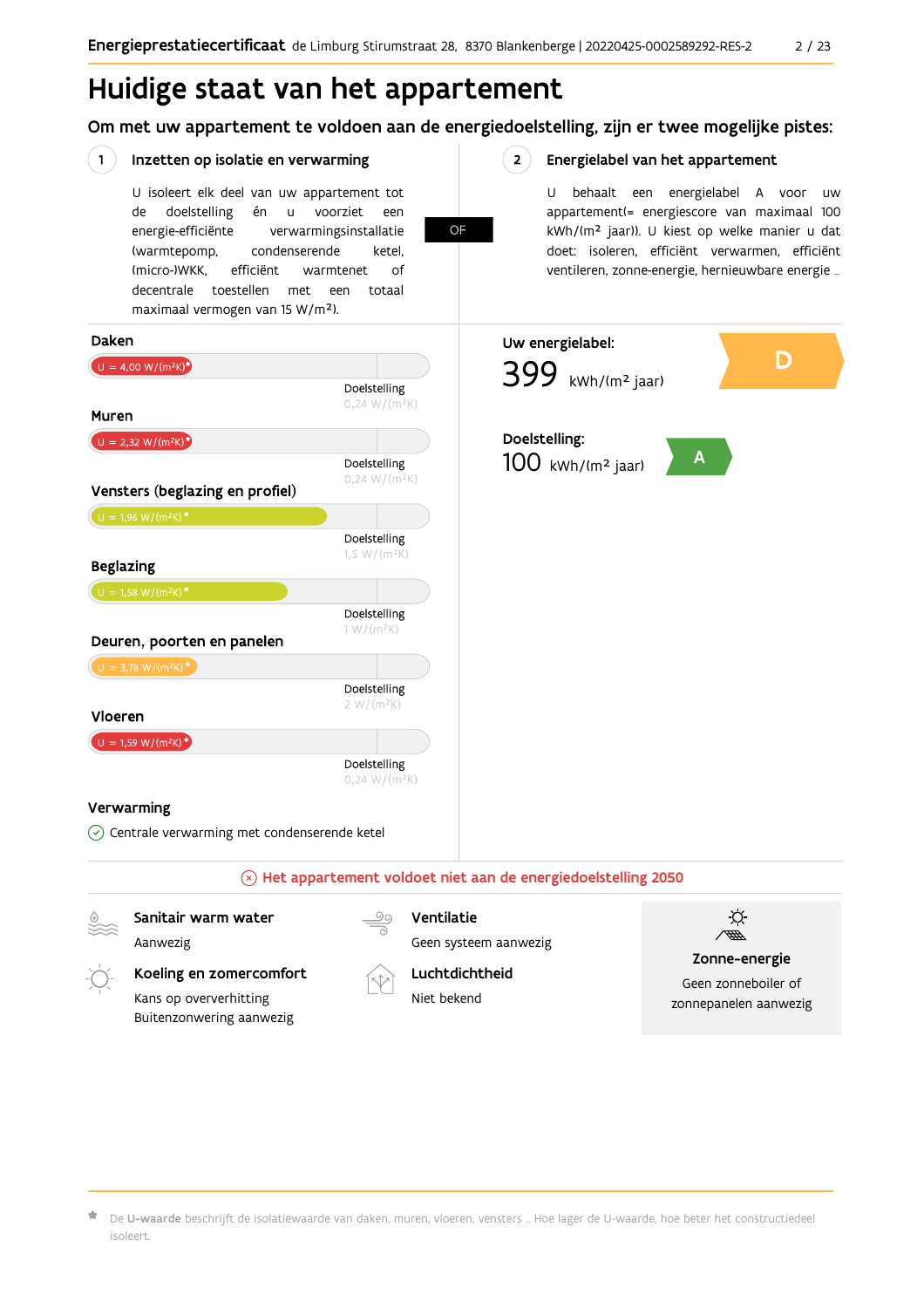## Overzicht aanbevelingen

In deze tabel vindt u aanbevelingen om uw appartement energiezuiniger te maken. De aanbevelingen zijn gebaseerd op piste 1. Kunt u ze niet allemaal uitvoeren, dan helpen ze u ook om via piste 2 de doelstelling te halen. Vraag advies aan een specialist voordat u met de renovatiewerken start.

De volgorde in deze tabel is automatisch bepaald en is niet noodzakelijk de juiste volgorde om aan de slag te gaan. Het is louter een eerste indicatie op basis van de energieprestatie.

|   | <b>HUIDIGE SITUATIE</b>                                                                                                         | <b>AANBEVELING</b>                                                                                                                                                         |
|---|---------------------------------------------------------------------------------------------------------------------------------|----------------------------------------------------------------------------------------------------------------------------------------------------------------------------|
|   | Plat dak<br>72 m <sup>2</sup> van het platte dak is vermoedelijk niet Plaats isolatie boven op het platte dak.<br>geïsoleerd.   |                                                                                                                                                                            |
|   | <b>Vensters</b><br>Dat is niet energiezuinig. Ook de<br>raamprofielen zijn thermisch weinig<br>performant.                      | 1,1 m <sup>2</sup> van de vensters heeft enkele beglazing. Vervang de vensters door nieuwe vensters met<br>hoogrendementsbeglazing en energieperformante<br>raamprofielen. |
|   | Muur in contact met volle grond<br>1 m <sup>2</sup> van de muren in contact met volle<br>grond is vermoedelijk niet geïsoleerd. | Plaats isolatie aan de binnenkant van de muur.                                                                                                                             |
|   | Muur<br>86 m <sup>2</sup> van de muren is vermoedelijk niet<br>geïsoleerd.                                                      | Plaats isolatie aan de binnenkant van de muur<br>of plaats isolatie aan de buitenkant van de muur.                                                                         |
|   | Vloer boven kelder of buiten<br>2,5 m <sup>2</sup> van de vloer is vermoedelijk niet<br>geïsoleerd.                             | Plaats isolatie.                                                                                                                                                           |
|   | Deuren en poorten<br>2,2 m <sup>2</sup> van de deuren of poorten is<br>onvoldoende geïsoleerd.                                  | Vervang de weinig energiezuinige deuren of poorten door<br>een energiezuinig alternatief met sterk isolerende profielen.                                                   |
| 田 | Vloer op volle grond<br>1,6 m <sup>2</sup> van de vloer op volle grond is<br>vermoedelijk niet geïsoleerd.                      | Plaats isolatie in de vloer.                                                                                                                                               |
|   | Zonneboiler<br>Er is geen zonneboiler aanwezig.                                                                                 | Onderzoek de mogelijkheid om een zonneboiler te plaatsen.<br>Raadpleeg hiervoor de zonnekaart of vraag raad aan een<br>vakman.                                             |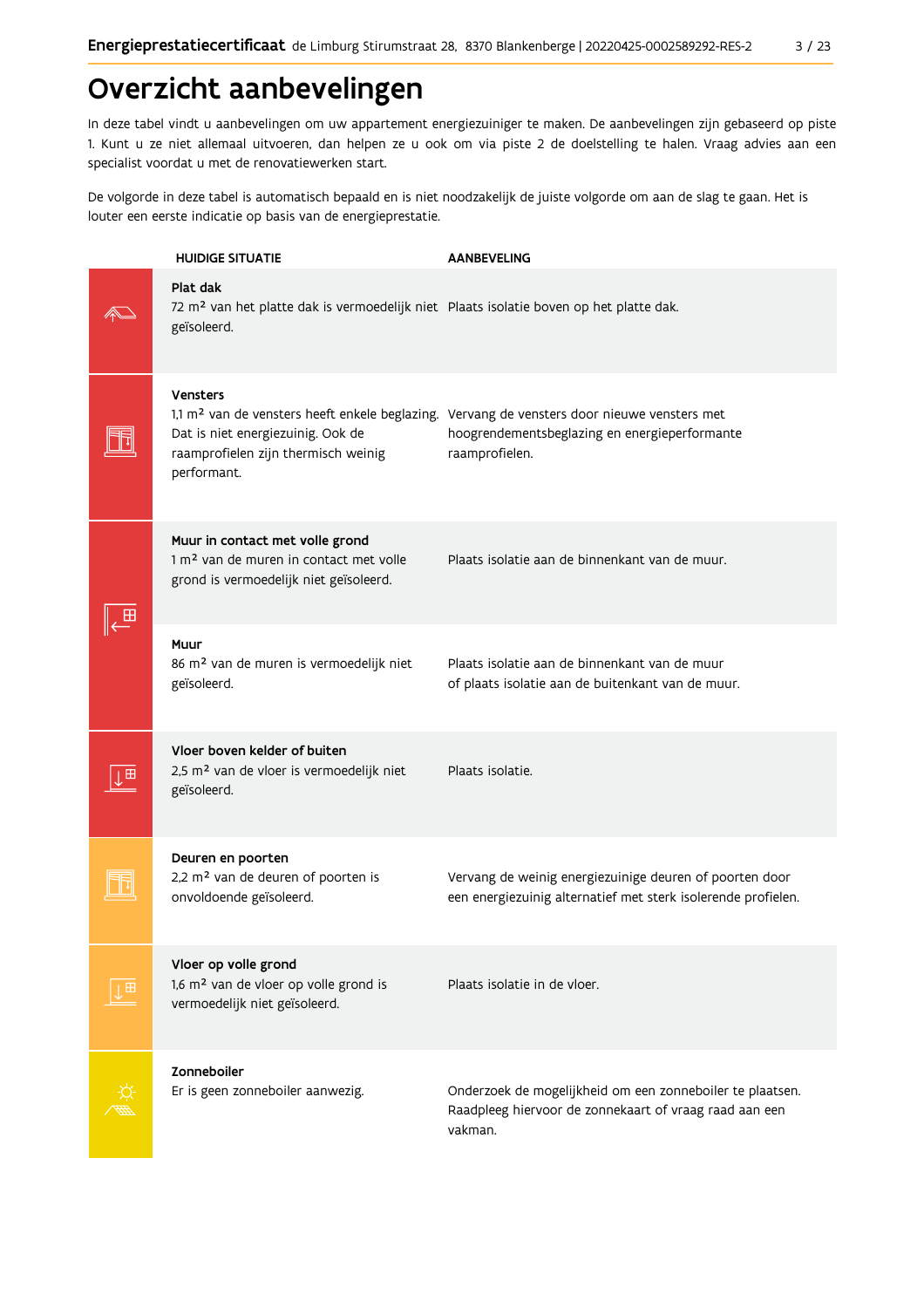| Zonnepanelen<br>Er zijn geen zonnepanelen aanwezig.                                                                                                                                               | Onderzoek de mogelijkheid om zonnepanelen te plaatsen.<br>Raadpleeg hiervoor de zonnekaart of vraag raad aan een<br>vakman. |                                |
|---------------------------------------------------------------------------------------------------------------------------------------------------------------------------------------------------|-----------------------------------------------------------------------------------------------------------------------------|--------------------------------|
| <b>Vensters</b><br>26 m <sup>2</sup> van de vensters heeft<br>hoogrendementsbeglazing (geplaatst na<br>2000). Dat is redelijk energiezuinig, maar<br>voldoet nog niet aan de energiedoelstelling. | Als u de beglazing vervangt, zorg dan dat deze voldoet aan<br>de energiedoelstelling.                                       |                                |
| Proficiat! De verwarmingsinstallatie met condenserende ketel voldoet aan de energiedoelstelling.                                                                                                  |                                                                                                                             |                                |
| • Energetisch helemaal niet in orde<br>Energetisch niet in orde                                                                                                                                   | Zonne-energie<br>Energetisch redelijk in orde                                                                               | • Energetisch helemaal in orde |

### Energielabel na uitvoering van de aanbevelingen

Als u beslist om uw appartement stapsgewijs te renoveren in de hierboven gesuggereerde volgorde, geeft de onderstaande energieschaal een overzicht van waar uw appartement zich na elke stap zal bevinden op de energieschaal. Verandert u de volgorde, dan verandert ook de impact van elke maatregel. Dat kan hier niet weergegeven worden. Bij de plaatsing van een installatie op zonne-energie zal het energielabel nog verder verbeteren.

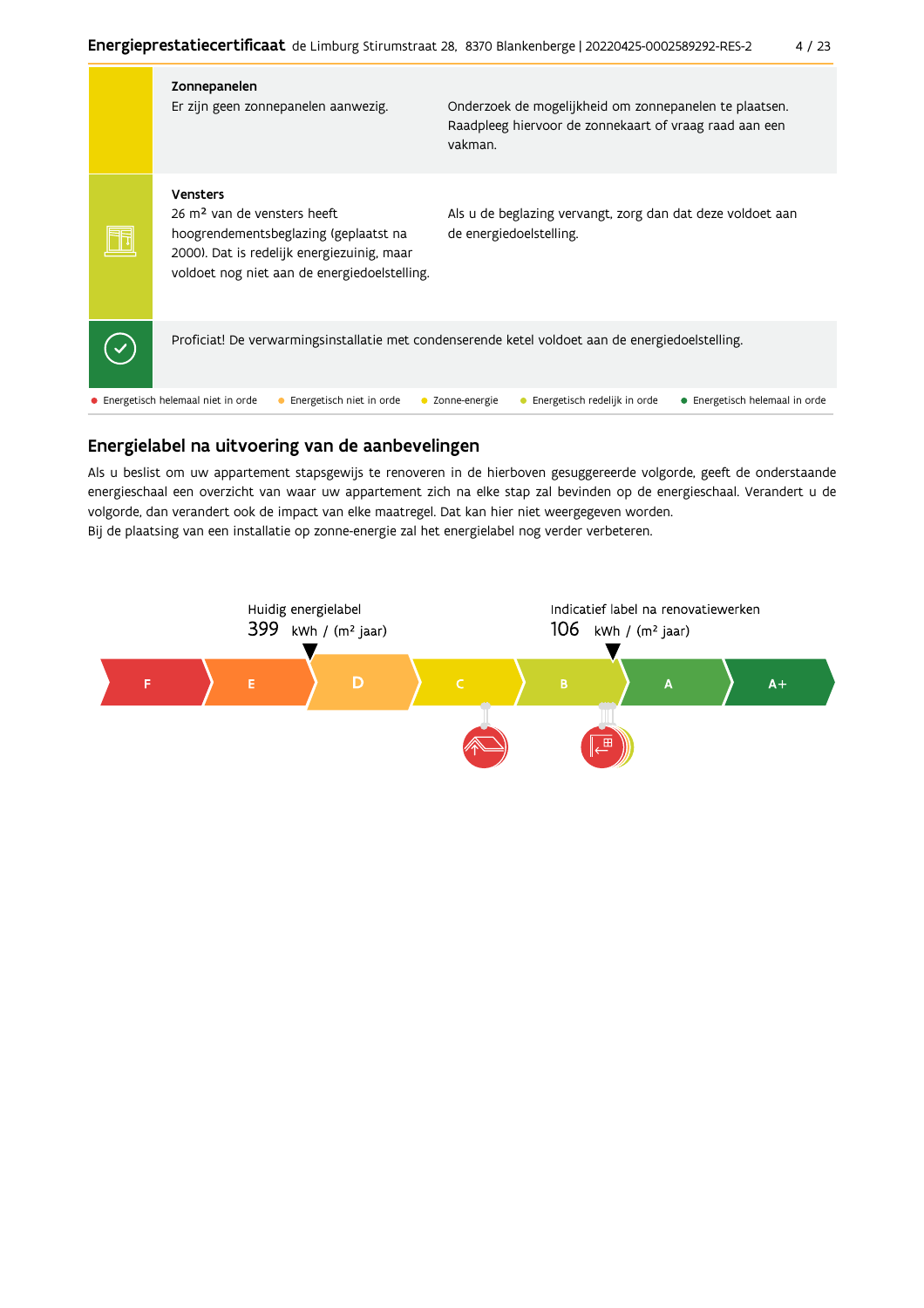#### Aandachtspunten

 $\left( \begin{array}{c} 1 \end{array} \right)$ 

Hou rekening met de volgende aspecten als u uw appartement energiezuinig en comfortabeler wilt maken.

Luchtdichtheid: De luchtdichtheid van uw appartement is niet gemeten. Een goede luchtdichtheid is nodig om de warmte niet via spleten en kieren te laten ontsnappen. Let er bij de renovatie op dat de werken luchtdicht uitgevoerd worden. U kunt nadien de luchtdichtheid laten meten om eventueel overblijvende lekken op te sporen en uw energielabel mogelijk nog te verbeteren.

Ventilatie: Uw appartement beschikt mogelijk niet over voldoende ventilatievoorzieningen. Een goede ventilatie is echter noodzakelijk om een gezond binnenklimaat te garanderen. Voorzie bij uw renovatie daarom in een ventilatiesysteem. Om energie te besparen, kunt u het best kiezen voor een systeem met vraagsturing of warmteterugwinning.



Koeling en zomercomfort: Uw appartement heeft kans op oververhitting, ondanks de aanwezige zonwering. Vermijd de plaatsing van een koelinstallatie, want die verbruikt veel energie. Bekijk of andere maatregelen mogelijk zijn om oververhitting tegen te gaan: 's nachts intensief ventileren, bijkomende zonwering ...



Sanitair warm water: Uw appartement beschikt niet over een zonneboiler. Overweeg de plaatsing van een zonneboiler of warmtepompboiler. Daarmee kunt u energie besparen.



#### Renovatie gebouw

Bij een gebouw met meerdere (woon)eenheden zal de energetische renovatie vooral betrekking hebben op de gemeenschappelijke delen, zoals de daken, vloeren, buitenmuren en de collectieve installaties. U moet mogelijks samen met de mede-eigenaars beslissen over de renovatie van de gemeenschappelijke delen. Dergelijke renovatie kadert best in een totaalaanpak.

#### Let op!

De aanbevelingen, aandachtspunten en eventuele prijsindicaties op het energieprestatiecertificaat worden standaard gegenereerd op de wijze die de Vlaamse overheid heeft vastgelegd. Laat u bijstaan door een specialist om op basis van de aanbevelingen en aandachtspunten een concreet renovatieplan op te stellen. De energiedeskundige is niet aansprakelijk voor de eventuele schade die ontstaat bij het uitvoeren van de standaard gegenereerde aanbevelingen of aandachtspunten.

#### Meer informatie?

- Voor meer informatie over het energieprestatiecertificaat, gebruiksgedrag, woningkwaliteit ... kunt u terecht op www.energiesparen.be.
- Meer informatie over uw appartement vindt u op uw persoonlijke woningpas. Surf naar woningpas.vlaanderen.be om uw woningpas te bekijken.
- Meer informatie over beter renoveren vindt u op www.energiesparen.be/ikbenoveer.

Gegevens energiedeskundige: MARIJN WILLY THEUNYNCK MATHFRO 8600 Diksmuide EP18004

#### **Premies**

Informatie over energiewinsten, subsidies of andere financiële voordelen vindt u op www.energiesparen.be.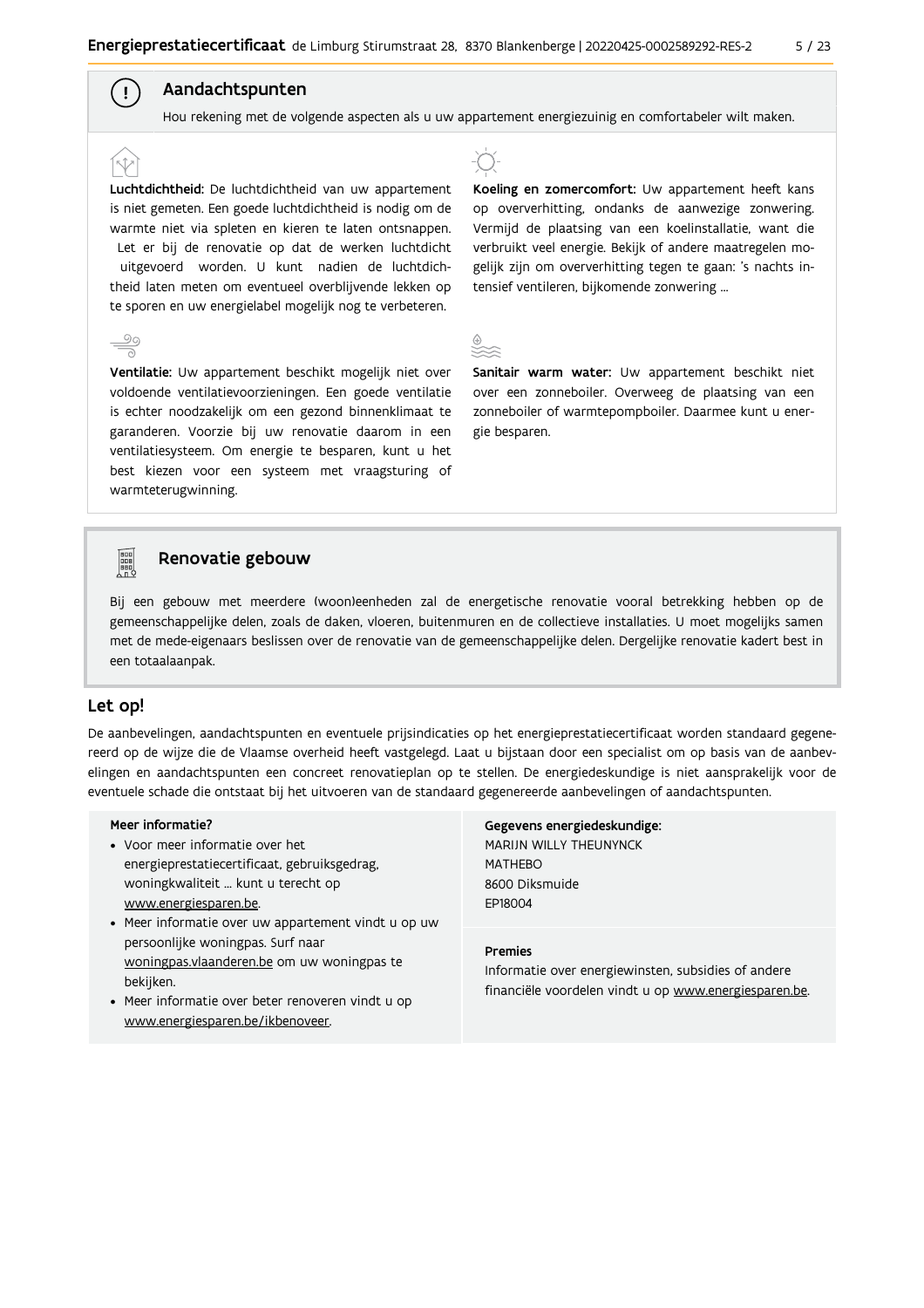## Energieprestatiecertificaat (EPC) in detail

Elk gebouw bestaat uit verschillende onderdelen die met elkaar verbonden zijn. Als u renoveert, kunt u het best al rekening houden met de werken die u later nog gaat uitvoeren.

Dit deel van het energieprestatiecertificaat gaat dieper in op de aanbevelingen van uw appartement. Samen met uw architect of andere vakman kunt u op basis hiervan een renovatieplan opstellen.

#### Inhoudstafel

| Daken.                            | 8  |
|-----------------------------------|----|
| Vensters en deuren                | 10 |
| Muren                             | 14 |
| Vloeren                           | 17 |
| Ruimteverwarming                  | 19 |
| Installaties voor zonne-energie.  | 20 |
| Overige installaties              | 22 |
| Bewijsstukken gebruikt in dit EPC | 23 |
|                                   |    |

#### 10 goede redenen om nu al te BENOveren

BENOveren is BEter reNOveren dan gebruikelijk is, met hogere ambities op het vlak van energieprestaties, goed gepland en met deskundig advies, zodat ook latere renovatiestappen haalbaar blijven (zie ook www.energiesparen.be/ikbenoveer). Een geBENOveerd appartement biedt veel voordelen:

1. Een lagere energiefactuur 2. Meer comfort 3. Een gezonder binnenklimaat 4. Esthetische meerwaarde 5. Financiële meerwaarde  $\frac{1}{2}$ 6. Nodig voor ons klimaat 7. Uw appartement is klaar voor uw oude dag 8. Minder onderhoud 9. Vandaag al haalbaar 10. De overheid betaalt mee

#### Renoveren of slopen: let op voor asbest!

Asbest is een schadelijke stof die nog regelmatig aanwezig is in gebouwen. In veel gevallen kunnen asbesttoepassingen op een eenvoudige en vooral veilige manier verwijderd worden. Deze werken en eventuele bijhorende kosten zijn niet inbegrepen in het EPC. Voor meer informatie over (het herkennen van) asbest en asbestverwijdering kunt u terecht op www.ovam.be.

#### Hoe wordt het EPC opgemaakt?

De eigenschappen van uw appartement zijn door de energiedeskundige ingevoerd in software die door de Vlaamse overheid is opgelegd. De energiedeskundige mag zich alleen baseren op zijn vaststellingen tijdens het plaatsbezoek en op bewijsstukken die voldoen aan de voorwaarden die de Vlaamse overheid heeft opgelegd. Op basis van de invoergegevens berekent de software het energielabel en genereert automatisch aanbevelingen en eventueel ook prijsindicaties. Bij onbekende invoergegevens gaat de software uit van veronderstellingen, onder meer op basis van het (ver)bouw- of fabricagejaar. Om zeker te zijn van de werkelijke samenstelling van uw muur, dak of vloer kunt u ervoor kiezen om verder (destructief) onderzoek uit te voeren (losschroeven stopcontact, gaatje boren in een voeg, binnenafwerking tijdelijk verwijderen ...).

Voor meer informatie over de werkwijze, de bewijsstukken en de voorwaarden kunt u terecht op www.energiesparen.be.

De bewijsstukken die gebruikt zijn voor dit EPC, kan u terugvinden op pagina 23.

#### **Energiedoelstelling 2050**

De energiedoelstelling van de Vlaamse Regering is om tegen 2050 alle woningen en appartementen in Vlaanderen minstens even energiezuinig te maken als een energetisch performante nieuwbouwwoning van 2017.

Ten tijde van de opmaak van dit EPC is het nog niet verplicht om aan die energiedoelstelling te voldoen. Denk echter vooruit! Hou nu al zo veel mogelijk rekening met die energiedoelstelling en streef zelfs naar beter.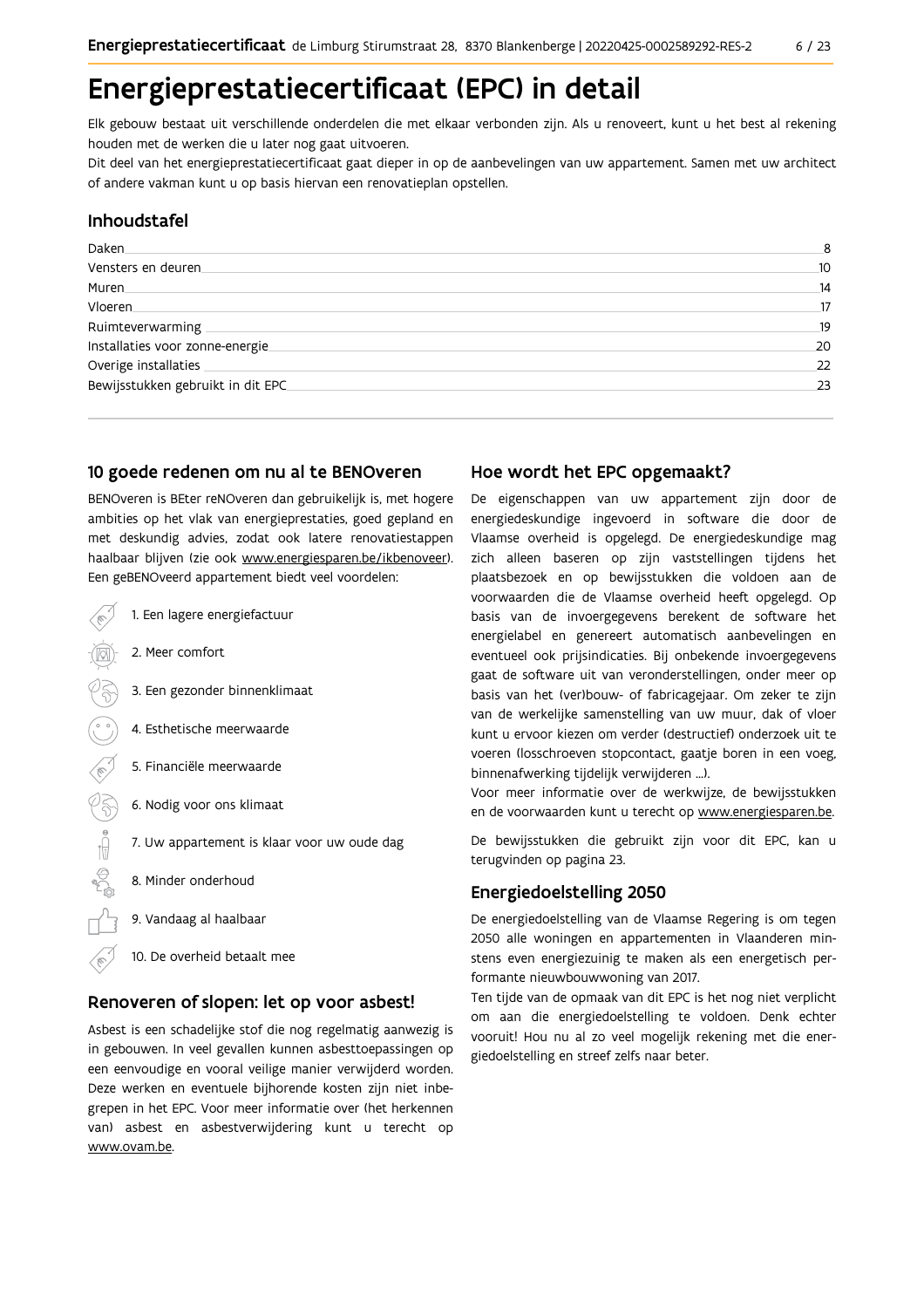### Algemene gegevens

| Gebouw id / Gebouweenheid id                                | 8162472 / 8163949        |
|-------------------------------------------------------------|--------------------------|
| Datum plaatsbezoek                                          | 01/04/2022               |
| Referentiejaar bouw                                         | Onbekend                 |
| Beschermd volume (m <sup>3</sup> )                          | 441                      |
| Ruimten niet opgenomen in het beschermd volume              | Geen                     |
| Bruikbare vloeroppervlakte (m <sup>2</sup> )                | 133                      |
| Verliesoppervlakte (m <sup>2</sup> )                        | 192                      |
| Infiltratiedebiet $(m^3/(m^2h))$                            | Onbekend                 |
| Thermische massa                                            | Half zwaar/matig zwaar   |
| Open haard(en) voor hout aanwezig                           | Neen                     |
| Niet-residentiële bestemming                                | Geen                     |
| Ligging van de eenheid in het gebouw                        | Appartement 1ste verdiep |
| Berekende energiescore (kWh/(m <sup>2</sup> jaar))          | 399                      |
| Karakteristiek jaarlijks primair energieverbruik (kWh/jaar) | 52.831                   |
| CO <sub>2</sub> -emissie (kg/jaar)                          | 10.624                   |
| Indicatief S-peil                                           | 156                      |
| Gemiddelde U-waarde gebouwschil (W/(m <sup>2</sup> K))      | 2,89                     |
| Gemiddeld installatierendement verwarming (%)               | 80                       |

### Verklarende woordenlijst

| beschermd volume                                    | Het volume van alle ruimten die men wenst te beschermen tegen warmteverlies naar<br>buiten, de grond en aangrenzende onverwarmde ruimten.                                                                                                                                      |
|-----------------------------------------------------|--------------------------------------------------------------------------------------------------------------------------------------------------------------------------------------------------------------------------------------------------------------------------------|
| bruikbare vloeroppervlakte                          | De vloeroppervlakte binnen het beschermd volume die beloopbaar en toegankelijk is.                                                                                                                                                                                             |
| U-waarde                                            | De U-waarde beschrijft de isolatiewaarde van daken, muren, vensters  Hoe lager de<br>U-waarde, hoe beter de constructie isoleert.                                                                                                                                              |
| R-waarde                                            | De warmteweerstand van een materiaallaag. Hoe groter de R-waarde, hoe beter de<br>materiaallaag isoleert.                                                                                                                                                                      |
| lambdawaarde                                        | De warmtegeleidbaarheid van een materiaal. Hoe lager de lambdawaarde, hoe beter<br>het materiaal isoleert.                                                                                                                                                                     |
| karakteristiek jaarlijks primair<br>energieverbruik | De berekende hoeveelheid primaire energie die gedurende één jaar nodig is voor de<br>verwarming, de aanmaak van sanitair warm water, de ventilatie en de koeling van een<br>appartement. Eventuele bijdragen van zonneboilers en zonnepanelen worden in<br>mindering gebracht. |
| berekende energiescore                              | Een maat voor de totale energieprestatie van een appartement. De berekende<br>energiescore is gelijk aan het karakteristiek jaarlijks primair energieverbuik, gedeeld<br>door de bruikbare vloeroppervlakte.                                                                   |
| S-peil                                              | Een maat voor de energieprestatie van de gebouwschil van een appartement. Het<br>S-peil houdt rekening met de isolatie, de luchtdichtheid, de oriëntatie, de<br>zonnewinsten en de vormefficiëntie. Hoe lager het S-peil, hoe energie-efficiënter de<br>gebouwschil.           |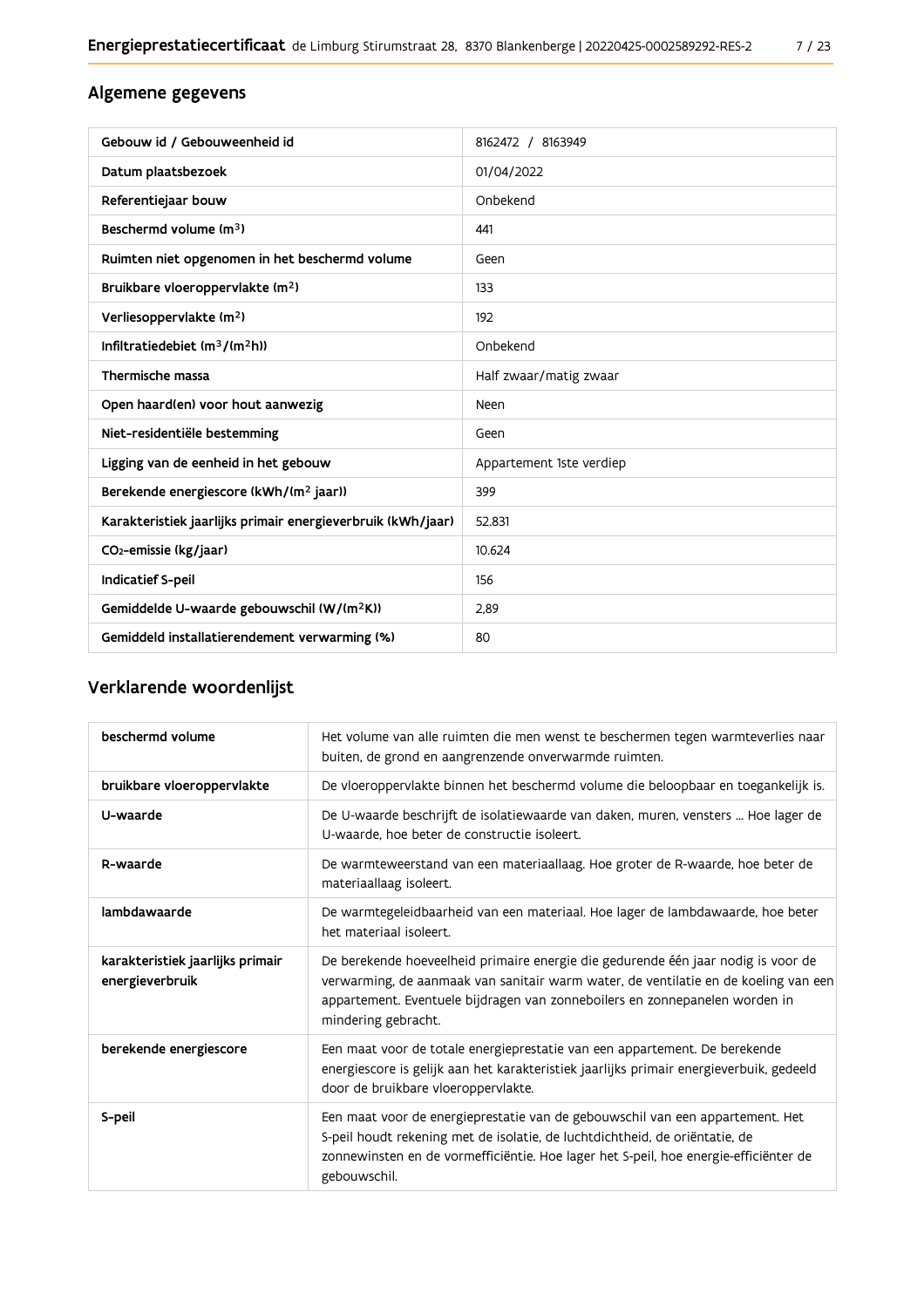## Daken



#### Plat dak

72 m<sup>2</sup> van het platte dak is vermoedelijk niet Plaats isolatie boven op het platte dak. geïsoleerd.

Bij de renovatie van uw dak kunt u het best streven naar een U-waarde van maximaal 0,24 W/(m<sup>2</sup>K). Dat komt overeen met een isolatielaag van ongeveer 14 cm minerale wol of XPS ( $\lambda_a$  = 0,035 W/(m.K)) of 12 cm PUR ( $\lambda_a$  = 0,027 W/(m.K)). Als u de isolatie van uw platte of hellende dak tussen een houten dakstructuur plaatst, moet u de isolatiedikte verhogen tot minstens 22 cm minerale wol.

Hoogstwaarschijnlijk renoveert u uw daklen) maar één keer grondig. Isoleer daarom meteen maximaal. De energiedoelstelling van 0,24 W/(m<sup>2</sup>K) vormt de basis, maar u kunt altijd streven naar beter.

### Denk vooruit!

- · Isoleert u eerst uw dak en dan uw muren? Verleng dan nu al de dakoversteken zodat de buitenmuurisolatie luchtdicht en zonder koudebrug op de dakisolatie kan aansluiten. Plaats ook de regenwaterafvoer zodanig dat er nog plaats genoeg is om buitenmuurisolatie te plaatsen.
- · Wordt het platte dak een stuk dikker door de isolatie? Hou er dan rekening mee dat u ook de dakgoten, brandmuurtjes, dakranden, gevels ... moet verhogen.
- Bent u van plan een ventilatiesysteem, zonneboiler of zonnepanelen te plaatsen? Hou dan nu al rekening met de nodige leidingdoorvoeren of dakverstevigingen.
- · Denk bij de renovatie van uw dak aan functies die u later nog wilt toevoegen (bijvoorbeeld een zolderkamer wordt bureau) en zorg nu al voor voldoende daglicht door bijvoorbeeld dakvlakvensters te integreren in uw dak.

#### Een plat dak isoleren

Bij de isolatie van een plat dak kunt u het best kiezen voor een warm dak. Als het platte dak nog in goede staat is, wordt boven op de bestaande dakconstructie een nieuwe laag met dampscherm, isolatie en dakbedekking aangebracht. Als het dak al geïsoleerd is, moet vooraf bekeken worden hoeveel isolatie u nog kunt bijplaatsen. Vraag daarvoor raad aan een specialist.

Een groendak is een mooie en tegelijk ecologische oplossing. Laat een specialist vooraf onderzoeken of u van het platte dak een groendak kunt maken.



### Pas op!

- · Zorg steeds dat de isolatie wind- en luchtdicht geplaatst wordt. Anders gaat een groot deel van het isolatie-effect teniet.
- · Het extra gewicht op de bestaande constructie van het dak heeft mogelijk een impact op de draagkracht en stabiliteit van het dak, de gevels en de fundering.
- · Door het isoleren van het dak gaat de luchtdichtheid van uw appartement er op vooruit en kan de luchtverversing niet meer gebeuren via spleten en kieren. Voorzie dus een ventilatiesysteem om uw appartement te ventileren. Dat is niet enkel essentieel om vochtproblemen te vermijden, maar ook voor uw gezondheid en uw comfort.

Laat u bijstaan door een architect, aannemer of vakman voor deskundig advies en een goede uitvoering van de werken.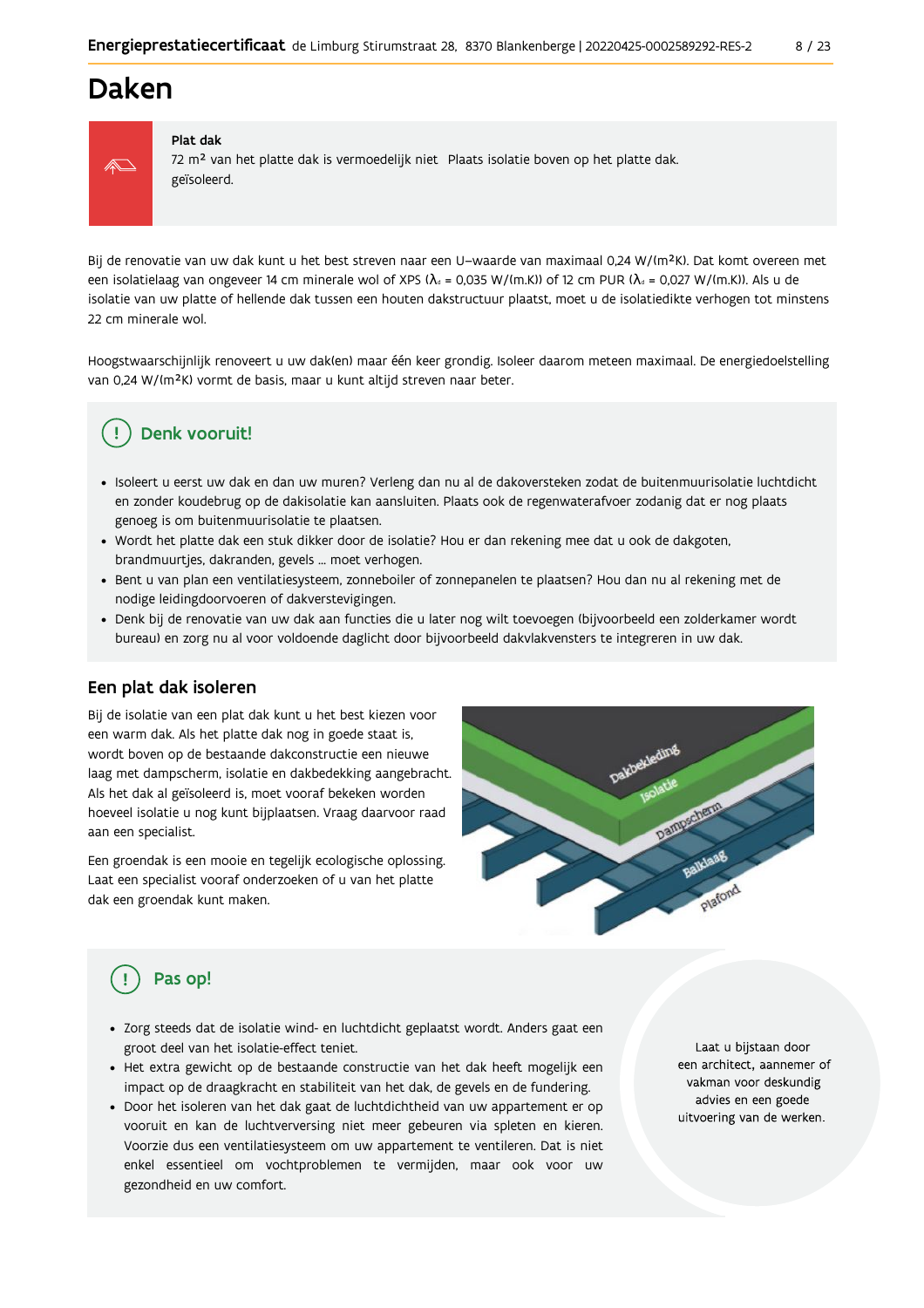#### Technische fiche daken

De energiedeskundige heeft de onderstaande gegevens ingevoerd. Bezorg die gegevens aan uw vakman.



#### Legende

a dak niet in riet of cellenbeton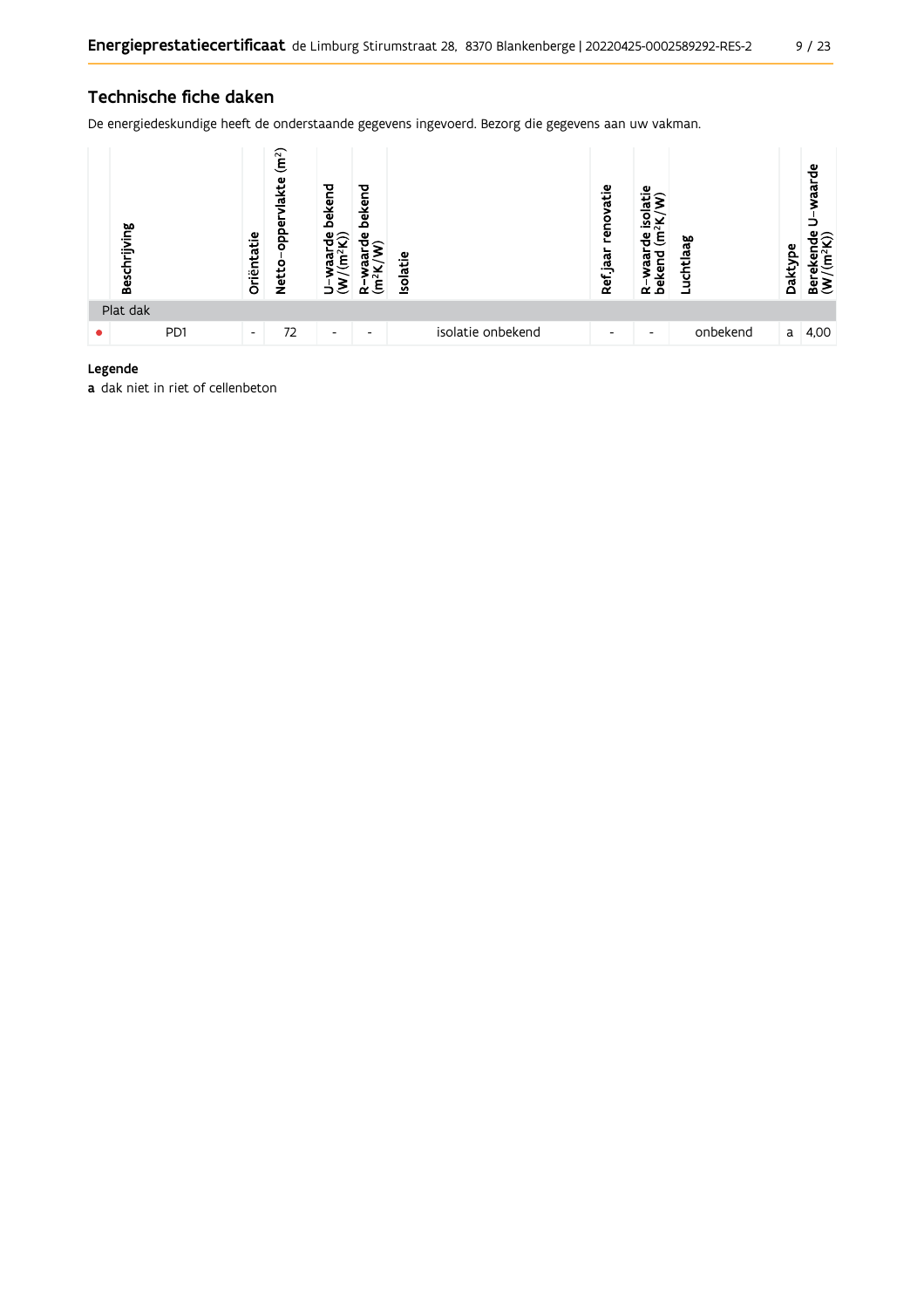## Vensters en deuren

| <b>Vensters</b><br>1,1 m <sup>2</sup> van de vensters heeft enkele beglazing.<br>Dat is niet energiezuinig. Ook de<br>raamprofielen zijn thermisch weinig<br>performant.                          | Vervang de vensters door nieuwe vensters met<br>hoogrendementsbeglazing en energieperformante<br>raamprofielen.          |
|---------------------------------------------------------------------------------------------------------------------------------------------------------------------------------------------------|--------------------------------------------------------------------------------------------------------------------------|
| Deuren en poorten<br>2,2 m <sup>2</sup> van de deuren of poorten is<br>onvoldoende geïsoleerd.                                                                                                    | Vervang de weinig energiezuinige deuren of poorten door<br>een energiezuinig alternatief met sterk isolerende profielen. |
| <b>Vensters</b><br>26 m <sup>2</sup> van de vensters heeft<br>hoogrendementsbeglazing (geplaatst na<br>2000). Dat is redelijk energiezuinig, maar<br>voldoet nog niet aan de energiedoelstelling. | Als u de beglazing vervangt, zorg dan dat deze voldoet aan<br>de energiedoelstelling.                                    |

De kwaliteit van zowel de beglazing als de profielen bepaalt de energieprestatie van uw vensters. Kies altijd voor dubbele hoogrendementsbeglazing of drievoudige beglazing met een U-waarde van maximaal 1,0 W/(m<sup>2</sup>K). Bij de renovatie van vensters kunt u het best streven naar een U-waarde van maximaal 1,5 W/(m<sup>2</sup>K) voor de vensters (glas + profielen). Naast de vensters in de gevel verdienen ook dakvlakvensters, koepels, lichtstraten, polycarbonaatplaten en glasbouwstenen de nodige aandacht.

Bij de vervanging van uw deuren, poorten of panelen kunt u het best streven naar een U-waarde van maximaal 2 W/(m<sup>2</sup>K). Kies daarom voor een deur of poort met sterk isolerende profielen en panelen. Als de deur glas bevat, kunt u het best kiezen voor dubbele hoogrendementsbeglazing of drievoudige beglazing met een U-waarde van maximaal 1,0 W/(m<sup>2</sup>K).

Hoogstwaarschijnlijk vervangt u uw buitenschrijnwerk maar één keer. Kies daarom meteen voor de meest energie-efficiënte oplossing.

### Denk vooruit!

- · Vervangt u eerst uw buitenschrijnwerk en isoleert u pas nadien uw gevels? Zorg er nu al voor dat de buitenmuurisolatie zonder koudebruggen op de profielen van uw vensters en deuren zal kunnen aansluiten. Zo vermijdt u condensatie en schimmelvorming in uw appartement.
- Bent u van plan om ventilatie te plaatsen met natuurlijke toevoer, eventueel in combinatie met mechanische afvoer? Bouw dan nu al ventilatieroosters in de vensters in.
- · Bent u van plan geautomatiseerde buitenzonwering te plaatsen? Breng dan nu al de nodige bekabeling aan.

#### Vensters vervangen

Het venster (glas + profielen) in zijn geheel vervangen is op energetisch vlak de beste oplossing. Als het om bepaalde redenen (esthetisch, bouwkundige regelgeving ...) niet mogelijk of gewenst is om het volledige venster te vervangen, vervang dan minstens het glas of plaats een dubbel raam of voorzetglas. Besteed altijd voldoende aandacht aan een luchtdichte plaatsing van het buitenschrijnwerk.

Beschikt u nog over oude rolluikkasten? Vervang ze door geïsoleerde luchtdichte kasten.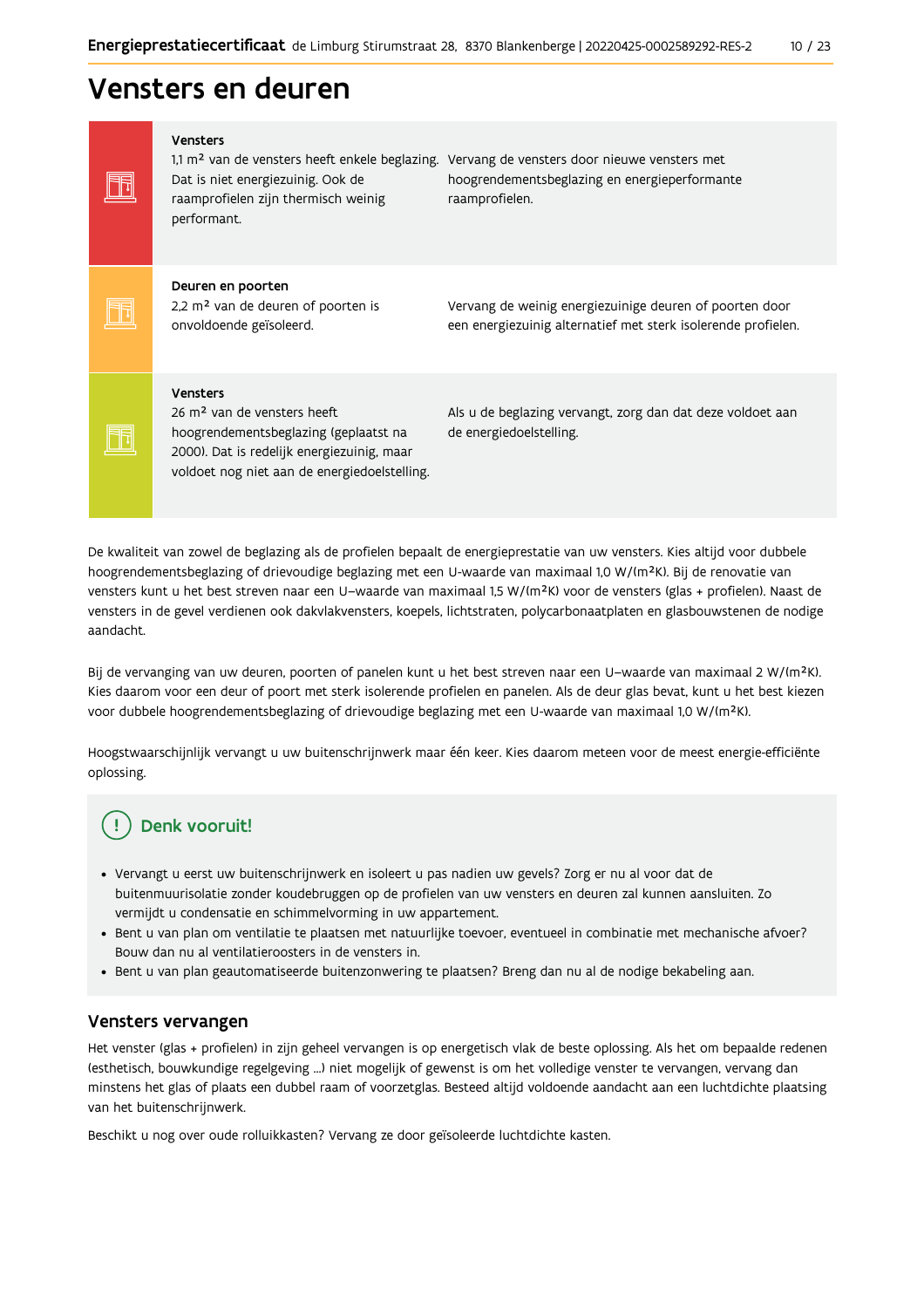### Deuren, poorten of panelen vervangen

Zorg ervoor dat deuren, poorten of panelen luchtdicht geplaatst worden. Een luchtdichte buitendeur is aan vier kanten uitgerust met een goede dichting. Aan de onderkant van de deur wordt daarvoor vaak gebruikgemaakt van een zogenaamde valdorpel. Dat is een automatisch tochtprofiel dat onzichtbaar in de onderkant van de deur is ingewerkt. Door een mechanisme gaat de valdorpel automatisch naar beneden als de deur dichtgaat en komt hij naar omhoog als de deur geopend wordt.

#### Pas op! ( !

· Dankzij de vervanging van het buitenschrijnwerk gaat de luchtdichtheid van uw appartement er sterk op vooruit en kan de luchtverversing niet meer gebeuren via spleten en kieren. Voorzie dus een ventilatiesysteem om uw appartement te ventileren. Dat is niet enkel essentieel om vochtproblemen te vermijden, maar ook voor uw gezondheid en uw comfort.

Laat u bijstaan door een architect, aannemer of vakman voor deskundig advies en een goede uitvoering van de werken.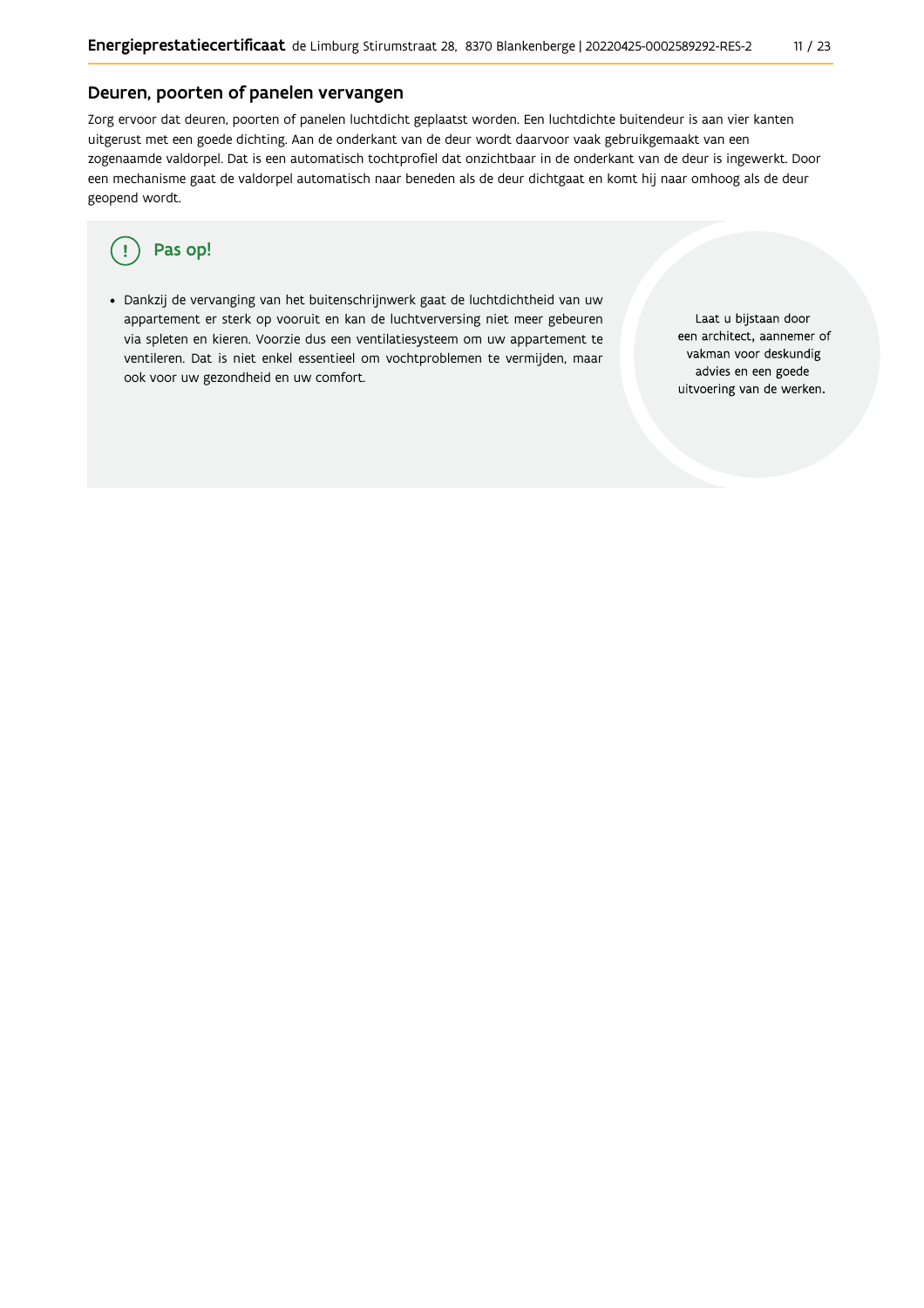#### Technische fiche van de vensters

De energiedeskundige heeft de onderstaande gegevens ingevoerd. Bezorg die gegevens aan uw vakman.

| In voorgevel<br>NW verticaal<br>handbediend<br>1,82<br>VG1-GL4<br>1,1<br>HR-glas b<br>kunst>2000<br>$\overline{\phantom{a}}$<br>verticaal<br>handbediend<br>1,82<br>VG1-GL5<br>6,7<br>HR-glas b<br>kunst>2000<br><b>NW</b><br>$\bullet$<br>$\overline{\phantom{a}}$<br>handbediend<br>1,82<br>VG1-GL2<br>verticaal<br>1,9<br>HR-glas b<br><b>NW</b><br>kunst>2000<br>$\bullet$<br>$\overline{\phantom{a}}$<br>handbediend<br>VG1-GL3<br>verticaal<br>HR-glas b<br>1,82<br><b>NW</b><br>2,3<br>kunst>2000<br>$\bullet$<br>$\overline{\phantom{a}}$<br>VG1-GL1<br>5,22<br>NW verticaal<br>1,1<br>enkel glas<br>kunst 1?k<br>$\bullet$<br>$\overline{\phantom{a}}$<br>In achtergevel<br>1,82<br>AG1-GL5<br>verticaal<br>2,2<br>HR-glas b<br>kunst>2000<br>ZO<br>$\overline{\phantom{a}}$<br>$\bullet$<br>verticaal<br>1,82<br>AG1-GL6<br>HR-glas b<br>kunst>2000<br>ZO<br>0,8<br>$\bullet$<br>$\overline{\phantom{a}}$<br>$\overline{a}$<br>verticaal<br>1,82<br>AG1-GL3<br>ZO<br>0,8<br>HR-glas b<br>kunst>2000<br>$\overline{\phantom{a}}$<br>$\bullet$<br>$\overline{\phantom{a}}$<br>AG1-GL4<br>1,82<br>ZO<br>verticaal<br>2,3<br>HR-glas b<br>kunst>2000<br>$\overline{\phantom{a}}$<br>$\bullet$<br>$\overline{\phantom{a}}$<br>1,82<br>AG1-GL1<br>verticaal<br>2,2<br>HR-glas b<br>kunst>2000<br>ZO<br>$\bullet$<br>$\overline{\phantom{a}}$<br>$\overline{\phantom{a}}$<br>AG1-GL2<br>verticaal<br>HR-glas b<br>kunst>2000<br>1,82<br>ZO<br>0,8<br>$\overline{\phantom{a}}$<br>$\bullet$<br>÷,<br>In linkergevel<br>verticaal<br>HR-glas b<br>LG2-GL1<br>0,9<br>kunst>2000<br>1,82<br><b>NO</b><br>$\overline{\phantom{a}}$<br>LG2-GL2<br>NO verticaal<br>HR-glas b<br>1.82<br>$\mathbf{1}$<br>kunst>2000<br>$\bullet$<br>$\overline{\phantom{a}}$<br>$\overline{\phantom{a}}$<br>In rechtergevel<br>RG1-GL3<br>verticaal<br>HR-glas b<br>kunst>2000<br>1,82<br>ZW<br>1,6<br>$\overline{\phantom{a}}$<br>RG1-GL1<br>verticaal<br>1,82<br>0,8<br>HR-glas b<br>kunst>2000<br>ZW<br>$\blacksquare$<br>$\bullet$<br>ZW<br>$\bullet$<br>$\overline{\phantom{a}}$ | Beschrijving | Oriëntatie | Helling   | Oppervlakte (m <sup>2</sup> ) | bekend<br>U-waarde l<br>(W/(m <sup>2</sup> K)) | <b>Beglazing</b> | Buitenzonwering | Profiel    | Berekende U-waarde<br>(W/(m <sup>2</sup> K)) |
|------------------------------------------------------------------------------------------------------------------------------------------------------------------------------------------------------------------------------------------------------------------------------------------------------------------------------------------------------------------------------------------------------------------------------------------------------------------------------------------------------------------------------------------------------------------------------------------------------------------------------------------------------------------------------------------------------------------------------------------------------------------------------------------------------------------------------------------------------------------------------------------------------------------------------------------------------------------------------------------------------------------------------------------------------------------------------------------------------------------------------------------------------------------------------------------------------------------------------------------------------------------------------------------------------------------------------------------------------------------------------------------------------------------------------------------------------------------------------------------------------------------------------------------------------------------------------------------------------------------------------------------------------------------------------------------------------------------------------------------------------------------------------------------------------------------------------------------------------------------------------------------------------------------------------------------------------------------------------------------------------------------------------------------------------------------|--------------|------------|-----------|-------------------------------|------------------------------------------------|------------------|-----------------|------------|----------------------------------------------|
|                                                                                                                                                                                                                                                                                                                                                                                                                                                                                                                                                                                                                                                                                                                                                                                                                                                                                                                                                                                                                                                                                                                                                                                                                                                                                                                                                                                                                                                                                                                                                                                                                                                                                                                                                                                                                                                                                                                                                                                                                                                                  |              |            |           |                               |                                                |                  |                 |            |                                              |
|                                                                                                                                                                                                                                                                                                                                                                                                                                                                                                                                                                                                                                                                                                                                                                                                                                                                                                                                                                                                                                                                                                                                                                                                                                                                                                                                                                                                                                                                                                                                                                                                                                                                                                                                                                                                                                                                                                                                                                                                                                                                  |              |            |           |                               |                                                |                  |                 |            |                                              |
|                                                                                                                                                                                                                                                                                                                                                                                                                                                                                                                                                                                                                                                                                                                                                                                                                                                                                                                                                                                                                                                                                                                                                                                                                                                                                                                                                                                                                                                                                                                                                                                                                                                                                                                                                                                                                                                                                                                                                                                                                                                                  |              |            |           |                               |                                                |                  |                 |            |                                              |
|                                                                                                                                                                                                                                                                                                                                                                                                                                                                                                                                                                                                                                                                                                                                                                                                                                                                                                                                                                                                                                                                                                                                                                                                                                                                                                                                                                                                                                                                                                                                                                                                                                                                                                                                                                                                                                                                                                                                                                                                                                                                  |              |            |           |                               |                                                |                  |                 |            |                                              |
|                                                                                                                                                                                                                                                                                                                                                                                                                                                                                                                                                                                                                                                                                                                                                                                                                                                                                                                                                                                                                                                                                                                                                                                                                                                                                                                                                                                                                                                                                                                                                                                                                                                                                                                                                                                                                                                                                                                                                                                                                                                                  |              |            |           |                               |                                                |                  |                 |            |                                              |
|                                                                                                                                                                                                                                                                                                                                                                                                                                                                                                                                                                                                                                                                                                                                                                                                                                                                                                                                                                                                                                                                                                                                                                                                                                                                                                                                                                                                                                                                                                                                                                                                                                                                                                                                                                                                                                                                                                                                                                                                                                                                  |              |            |           |                               |                                                |                  |                 |            |                                              |
|                                                                                                                                                                                                                                                                                                                                                                                                                                                                                                                                                                                                                                                                                                                                                                                                                                                                                                                                                                                                                                                                                                                                                                                                                                                                                                                                                                                                                                                                                                                                                                                                                                                                                                                                                                                                                                                                                                                                                                                                                                                                  |              |            |           |                               |                                                |                  |                 |            |                                              |
|                                                                                                                                                                                                                                                                                                                                                                                                                                                                                                                                                                                                                                                                                                                                                                                                                                                                                                                                                                                                                                                                                                                                                                                                                                                                                                                                                                                                                                                                                                                                                                                                                                                                                                                                                                                                                                                                                                                                                                                                                                                                  |              |            |           |                               |                                                |                  |                 |            |                                              |
|                                                                                                                                                                                                                                                                                                                                                                                                                                                                                                                                                                                                                                                                                                                                                                                                                                                                                                                                                                                                                                                                                                                                                                                                                                                                                                                                                                                                                                                                                                                                                                                                                                                                                                                                                                                                                                                                                                                                                                                                                                                                  |              |            |           |                               |                                                |                  |                 |            |                                              |
|                                                                                                                                                                                                                                                                                                                                                                                                                                                                                                                                                                                                                                                                                                                                                                                                                                                                                                                                                                                                                                                                                                                                                                                                                                                                                                                                                                                                                                                                                                                                                                                                                                                                                                                                                                                                                                                                                                                                                                                                                                                                  |              |            |           |                               |                                                |                  |                 |            |                                              |
|                                                                                                                                                                                                                                                                                                                                                                                                                                                                                                                                                                                                                                                                                                                                                                                                                                                                                                                                                                                                                                                                                                                                                                                                                                                                                                                                                                                                                                                                                                                                                                                                                                                                                                                                                                                                                                                                                                                                                                                                                                                                  |              |            |           |                               |                                                |                  |                 |            |                                              |
|                                                                                                                                                                                                                                                                                                                                                                                                                                                                                                                                                                                                                                                                                                                                                                                                                                                                                                                                                                                                                                                                                                                                                                                                                                                                                                                                                                                                                                                                                                                                                                                                                                                                                                                                                                                                                                                                                                                                                                                                                                                                  |              |            |           |                               |                                                |                  |                 |            |                                              |
|                                                                                                                                                                                                                                                                                                                                                                                                                                                                                                                                                                                                                                                                                                                                                                                                                                                                                                                                                                                                                                                                                                                                                                                                                                                                                                                                                                                                                                                                                                                                                                                                                                                                                                                                                                                                                                                                                                                                                                                                                                                                  |              |            |           |                               |                                                |                  |                 |            |                                              |
|                                                                                                                                                                                                                                                                                                                                                                                                                                                                                                                                                                                                                                                                                                                                                                                                                                                                                                                                                                                                                                                                                                                                                                                                                                                                                                                                                                                                                                                                                                                                                                                                                                                                                                                                                                                                                                                                                                                                                                                                                                                                  |              |            |           |                               |                                                |                  |                 |            |                                              |
|                                                                                                                                                                                                                                                                                                                                                                                                                                                                                                                                                                                                                                                                                                                                                                                                                                                                                                                                                                                                                                                                                                                                                                                                                                                                                                                                                                                                                                                                                                                                                                                                                                                                                                                                                                                                                                                                                                                                                                                                                                                                  |              |            |           |                               |                                                |                  |                 |            |                                              |
|                                                                                                                                                                                                                                                                                                                                                                                                                                                                                                                                                                                                                                                                                                                                                                                                                                                                                                                                                                                                                                                                                                                                                                                                                                                                                                                                                                                                                                                                                                                                                                                                                                                                                                                                                                                                                                                                                                                                                                                                                                                                  |              |            |           |                               |                                                |                  |                 |            |                                              |
|                                                                                                                                                                                                                                                                                                                                                                                                                                                                                                                                                                                                                                                                                                                                                                                                                                                                                                                                                                                                                                                                                                                                                                                                                                                                                                                                                                                                                                                                                                                                                                                                                                                                                                                                                                                                                                                                                                                                                                                                                                                                  |              |            |           |                               |                                                |                  |                 |            |                                              |
|                                                                                                                                                                                                                                                                                                                                                                                                                                                                                                                                                                                                                                                                                                                                                                                                                                                                                                                                                                                                                                                                                                                                                                                                                                                                                                                                                                                                                                                                                                                                                                                                                                                                                                                                                                                                                                                                                                                                                                                                                                                                  |              |            |           |                               |                                                |                  |                 |            |                                              |
|                                                                                                                                                                                                                                                                                                                                                                                                                                                                                                                                                                                                                                                                                                                                                                                                                                                                                                                                                                                                                                                                                                                                                                                                                                                                                                                                                                                                                                                                                                                                                                                                                                                                                                                                                                                                                                                                                                                                                                                                                                                                  |              |            |           |                               |                                                |                  |                 |            |                                              |
|                                                                                                                                                                                                                                                                                                                                                                                                                                                                                                                                                                                                                                                                                                                                                                                                                                                                                                                                                                                                                                                                                                                                                                                                                                                                                                                                                                                                                                                                                                                                                                                                                                                                                                                                                                                                                                                                                                                                                                                                                                                                  | RG1-GL2      |            | verticaal | 0,6                           |                                                | HR-glas b        |                 | kunst>2000 | 1,82                                         |

#### Legende glastypes

| HR-glas b            | Hoogrendementsglas bouwjaar $\ge$ = | enkel glas | Enkelvoudige beglazing |
|----------------------|-------------------------------------|------------|------------------------|
|                      | 2000                                |            |                        |
| Legende profieltypes |                                     |            |                        |

kunst 1?k Kunststof profiel, 1 kamer of geen kunst>2000 Kunststof profiel, 2 of meer kamers ≥2000 informatie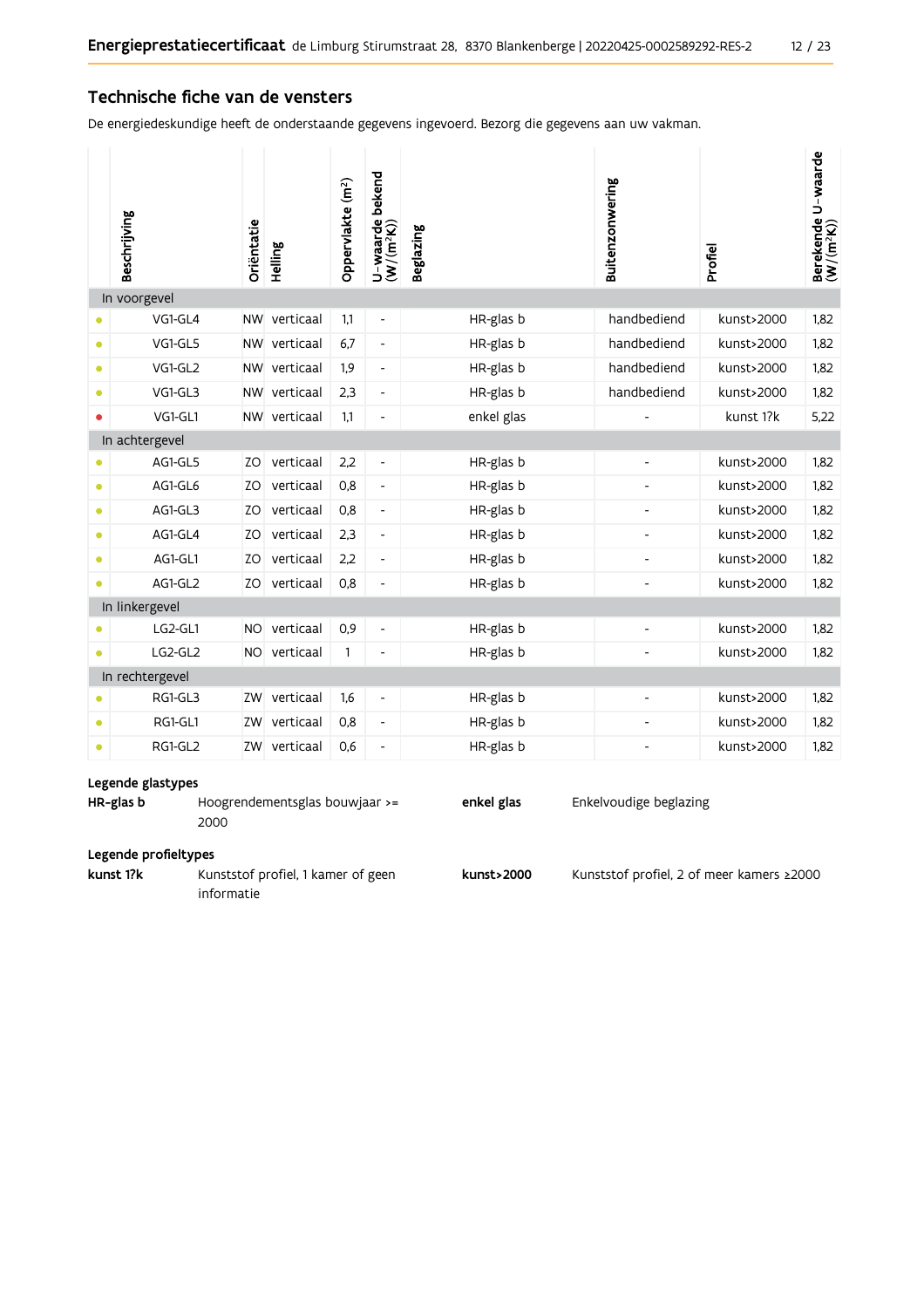#### Technische fiche van de deuren, poorten en panelen

De energiedeskundige heeft de onderstaande gegevens ingevoerd. Bezorg die gegevens aan uw vakman.



#### Legende deur/paneeltypes

b deur/paneel niet in metaal

#### Legende profieltypes

kunst 1?k

Kunststof profiel, 1 kamer of geen informatie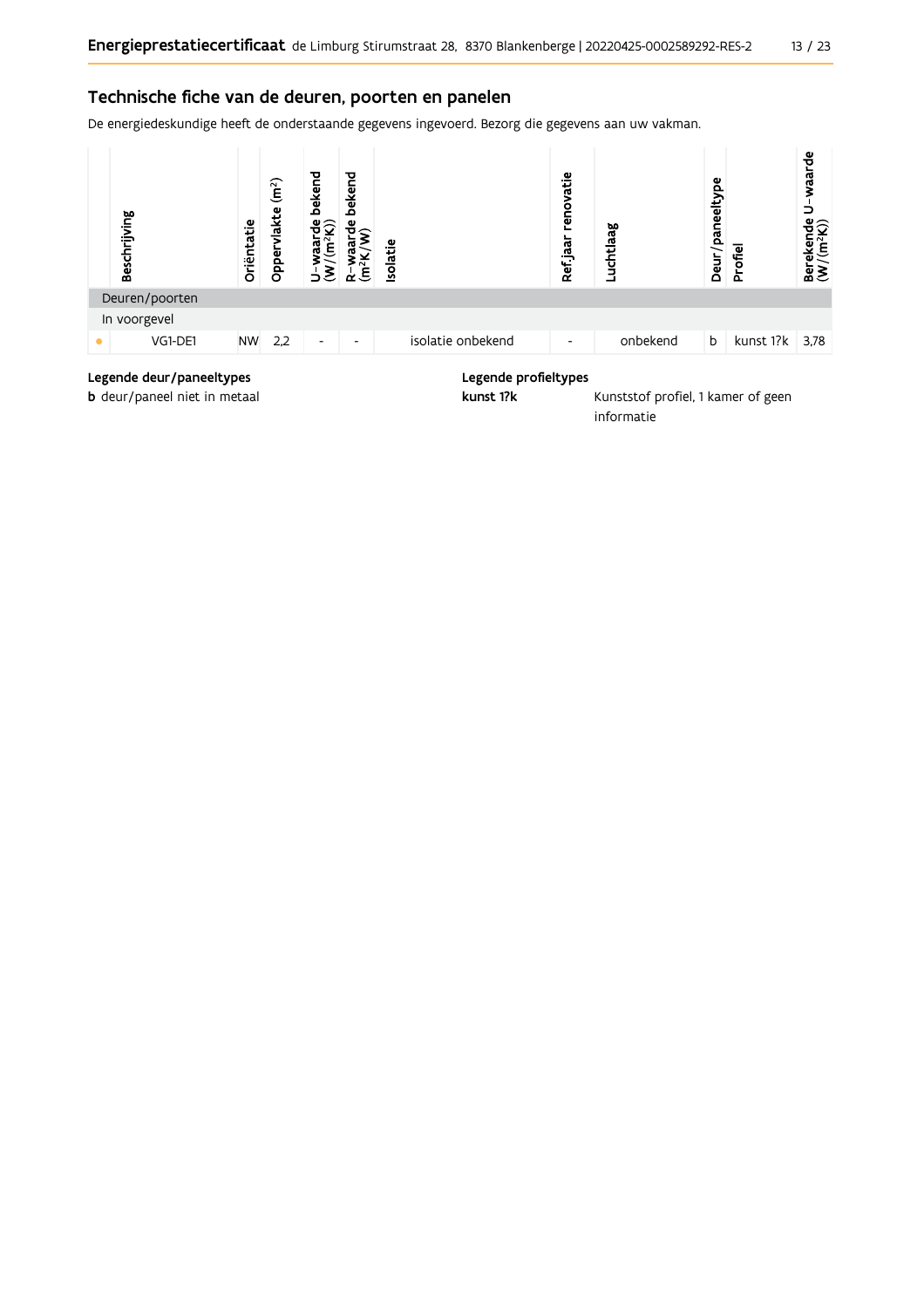### **Muren**

Muur in contact met volle grond 1 m<sup>2</sup> van de muren in contact met volle grond is vermoedelijk niet geïsoleerd.

Plaats isolatie aan de binnenkant van de muur.

Muur 86 m<sup>2</sup> van de muren is vermoedelijk niet geïsoleerd.

Plaats isolatie aan de binnenkant van de muur of plaats isolatie aan de buitenkant van de muur.

Bij de isolatie van de muren kunt u het best streven naar een U-waarde van maximaal 0,24 W/(m<sup>2</sup>K). Dat komt overeen met een isolatielaag van ongeveer 14 cm minerale wol, EPS of XPS ( $\lambda_a$  = 0,035 W/(mK)) of 10 cm PUR of PIR ( $\lambda_a$  = 0,023 W/(mK)). Als u de isolatie tussen regelwerk plaatst, breng dan minstens 6 cm extra isolatie aan.

Hoogstwaarschijnlijk renoveert u uw muren maar één keer grondig. Isoleer daarom meteen maximaal. De energiedoelstelling van 0,24 W/(m<sup>2</sup>K) vormt de basis, maar u kunt altijd streven naar beter.

#### Pas op! (!

- De warmteverliezen worden niet alleen beperkt door goed te isoleren, maar ook door luchtlekken te vermijden. Besteed voldoende aandacht aan het luchtdicht aansluiten van de muurisolatie op vensters en deuren, de vloer en het dak.
- · Door het isoleren van de muren gaat de luchtdichtheid van uw appartement er op vooruit en kan de luchtverversing niet meer gebeuren via spleten en kieren. Voorzie dus een ventilatiesysteem om uw appartement te ventileren. Dat is niet enkel essentieel om vochtproblemen te vermijden, maar ook voor uw gezondheid en uw comfort.

Laat u bijstaan door een architect, aannemer of vakman voor deskundig advies en een goede uitvoering van de werken.

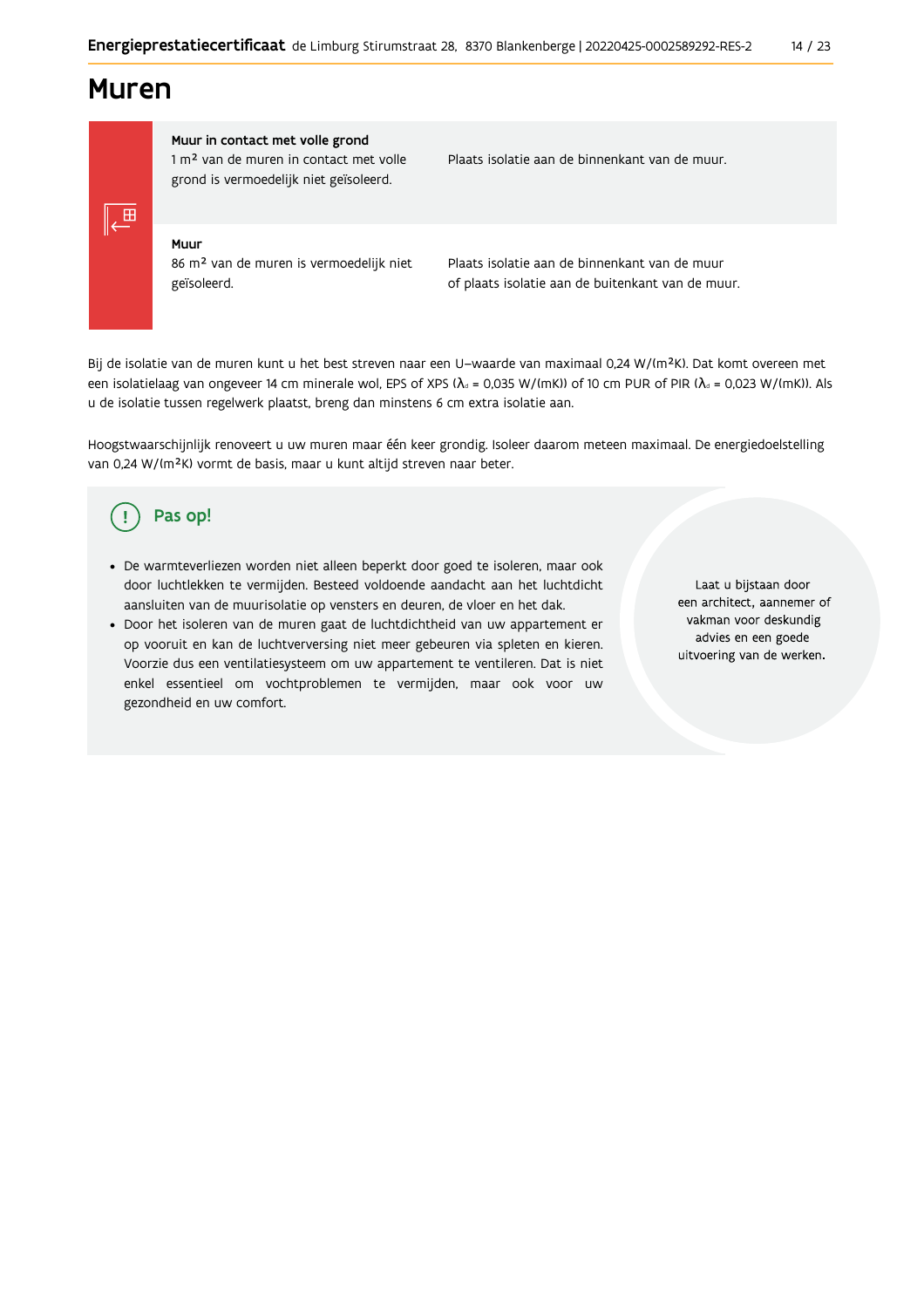#### Methodes om buitenmuren te isoleren

Er bestaan een aantal methodes om muren te isoleren. U kunt die methodes combineren om de energiedoelstelling van 0,24 W/(m<sup>2</sup>K) te halen.

#### Muren aan de buitenkant isoleren

Dat kan door een extra buitenmuur met een geïsoleerde spouw op te trekken of door isolatiemateriaal aan te brengen met daarop een bepleistering of een nieuwe gevelbekleding.



1. Buitenmuur | 2. Isolatie | 3. Vochtscherm | 4. Afwerkingslaag | 5. Stijl- en regelwerk (optioneel)

#### $\Theta$

- Bouwfysisch veruit de beste oplossing.
- Koudebruggen worden weggewerkt.
- · Nieuw uitzicht van het appartement.

#### $\odot$

- Vrij dure oplossing.
- · Niet toepasbaar bij beschermde of siergevels.
- Soms is een stedenbouwkundige vergunning vereist.

## Denk vooruit!

- · Nadien uw dak isoleren? Zorg nu al dat de dakisolatie zal kunnen aansluiten op de muurisolatie.
- · Vernieuw eerst vensters en deuren (indien nodig), zodat de buitenisolatie hierop kan aansluiten.
- Hou nu al rekening met later te plaatsen zonwering.

### Muren aan de binnenkant isoleren

Isolatieplaten kunnen rechtstreeks op de bestaande muur bevestigd worden of een structuur in hout of metaal kan opgevuld worden met isolatie ('voorzetwandsysteem'). Binnenisolatie is een delicaat werk. Vraag advies aan een vakman of laat het uitvoeren door een gecertificeerd aannemer



1. Buitengevel | 2. Isolatie | 3. Dampscherm | 4. Binnenafwerking | 5. Stijl- en regelwerk (optioneel)

### $\bigoplus$

- Relatief eenvoudig zelf uit te voeren.
- Geen invloed op het uitzicht van het appartement.

### ⊝

- Bouwfysisch de meest delicate oplossing.
- · De binnenruimte verkleint en stopcontacten, leidingen en radiatoren moeten worden verplaatst.

### Denk vooruit!

- Vernieuw eerst vensters en deuren (indien nodig), zodat de binnenisolatie hierop kan aansluiten.
- · Breng eventueel wandverstevigingen aan om later kaders en kasten te kunnen ophangen.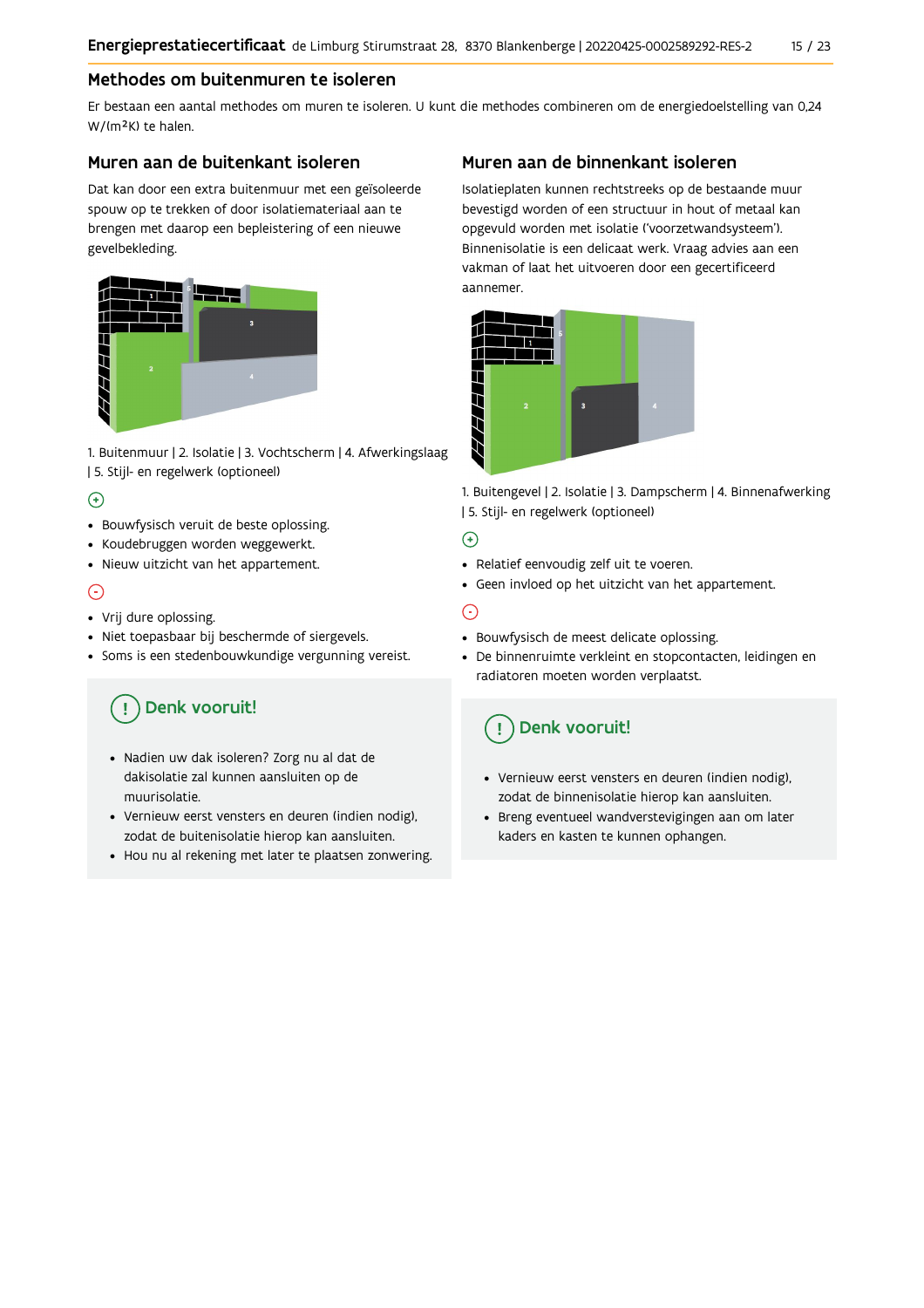#### Technische fiche van de muren

De energiedeskundige heeft de onderstaande gegevens ingevoerd. Bezorg die gegevens aan uw vakman.

|                                      | Beschrijving                    | Oriëntatie | Netto-oppervlakte (m <sup>2</sup> ) | Diepte onder maaiveld (m) | U-waarde bekend (W/(m <sup>2</sup> K)) | R-waarde bekend (m <sup>2</sup> K/W) | solatie |                   | Ref.jaar renovatie           | Luchtlaag | Muurtype | Berekende U-waarde<br>(W/(m <sup>2</sup> K)) |
|--------------------------------------|---------------------------------|------------|-------------------------------------|---------------------------|----------------------------------------|--------------------------------------|---------|-------------------|------------------------------|-----------|----------|----------------------------------------------|
|                                      | Buitenmuur                      |            |                                     |                           |                                        |                                      |         |                   |                              |           |          |                                              |
|                                      | Voorgevel                       |            |                                     |                           |                                        |                                      |         |                   |                              |           |          |                                              |
|                                      | VG1                             | <b>NW</b>  | 27                                  |                           |                                        |                                      |         | isolatie onbekend | $\qquad \qquad \blacksquare$ | onbekend  | a l      | 2,33                                         |
|                                      | Achtergevel                     |            |                                     |                           |                                        |                                      |         |                   |                              |           |          |                                              |
|                                      | AG1                             | <b>ZO</b>  | 31                                  |                           |                                        |                                      |         | isolatie onbekend | $\overline{a}$               | onbekend  | a        | 2,33                                         |
|                                      | Rechtergevel                    |            |                                     |                           |                                        |                                      |         |                   |                              |           |          |                                              |
|                                      | RG1                             | ZW         | 19,1                                |                           |                                        |                                      |         | isolatie onbekend | $\overline{\phantom{0}}$     | onbekend  | a        | 2,33                                         |
|                                      | Linkergevel                     |            |                                     |                           |                                        |                                      |         |                   |                              |           |          |                                              |
|                                      | LG <sub>2</sub>                 | <b>NO</b>  | 9                                   |                           |                                        |                                      |         | isolatie onbekend | $\qquad \qquad \blacksquare$ | onbekend  | a        | 2,33                                         |
|                                      | Muur in contact met volle grond |            |                                     |                           |                                        |                                      |         |                   |                              |           |          |                                              |
|                                      | Voorgevel                       |            |                                     |                           |                                        |                                      |         |                   |                              |           |          |                                              |
|                                      | VG <sub>2</sub>                 | <b>NW</b>  | 1                                   | 0,7                       |                                        |                                      |         | isolatie onbekend | $\qquad \qquad \blacksquare$ | onbekend  | a        | 1,54                                         |
| Muur in contact met verwarmde ruimte |                                 |            |                                     |                           |                                        |                                      |         |                   |                              |           |          |                                              |
|                                      | Achtergevel                     |            |                                     |                           |                                        |                                      |         |                   |                              |           |          |                                              |
|                                      | AG <sub>2</sub>                 | ZO         | 4                                   | L,                        |                                        |                                      |         | isolatie onbekend | $\qquad \qquad \blacksquare$ | onbekend  | a        | 1,92                                         |
|                                      | Rechtergevel                    |            |                                     |                           |                                        |                                      |         |                   |                              |           |          |                                              |
|                                      | RG <sub>2</sub>                 | ZW         | 75                                  |                           |                                        |                                      |         | isolatie onbekend | $\frac{1}{2}$                | onbekend  | a        | 1,92                                         |
|                                      | Linkergevel                     |            |                                     |                           |                                        |                                      |         |                   |                              |           |          |                                              |
|                                      | LG1                             | <b>NO</b>  | 86                                  | Ĭ.                        |                                        |                                      |         | isolatie onbekend | $\overline{\phantom{a}}$     | onbekend  | a        | 1,92                                         |

#### Legende

a muur niet in isolerende snelbouwsteen of cellenbeton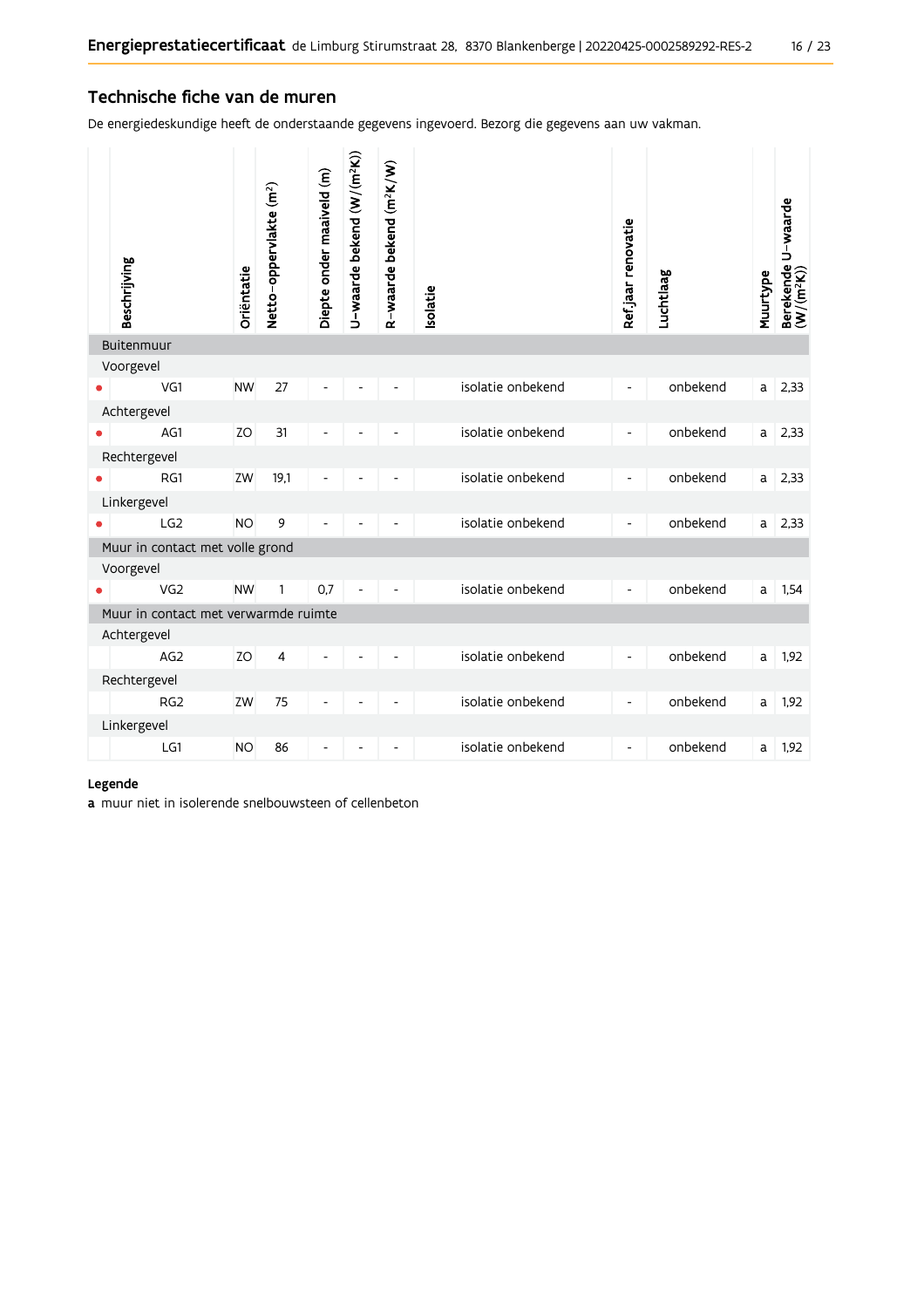## Vloeren



Vloer boven kelder of buiten 2,5 m<sup>2</sup> van de vloer is vermoedelijk niet geïsoleerd.

Plaats isolatie

Vloer op volle grond 1,6 m<sup>2</sup> van de vloer op volle grond is vermoedelijk niet geïsoleerd.

Plaats isolatie in de vloer.

Bij de isolatie van uw vloeren kunt u het best streven naar een U-waarde van maximaal 0,24 W/(m<sup>2</sup>K). Bij een vloer boven een kelder komt dat overeen met een isolatielaag van ongeveer 10 cm minerale wol ( $\lambda_d$  = 0,040 W/(mK)) of 7 cm gespoten PUR of PIR ( $\lambda_4$  = 0,030 W/(mK)). Omdat de warmteverliezen naar de grond beperkt zijn, hoeft de isolatielaag in vloeren op volle grond iets minder dik te zijn.

Hoogstwaarschijnlijk renoveert u uw vloer(en) maar één keer grondig. Isoleer daarom meteen maximaal. De energiedoelstelling van 0,24 W/(m<sup>2</sup>K) vormt de basis, maar u kunt altijd streven naar beter.

#### Een vloer boven (kruip) kelder, onverwarmde ruimte of buitenomgeving isoleren

De isolatie wordt aan de onderkant van uw vloer aangebracht, op voorwaarde dat de kelder toegankelijk en minstens 50 cm hoog is. Keldermuren onderbreken de vloerisolatie en zorgen voor koudebruggen. Dat kunt u oplossen door de keldermuren ter plaatse van de aansluiting met de vloerisolatie ook met isolatie in te pakken. Hebt u een kruipkelder? Vraag dan steeds advies aan een specialist, want kruipkelders isoleren is niet eenvoudig en kan bouwfysisch delicaat zijn.

### Een vloer op volle grond isoleren

Om het niveau van uw vloer te kunnen behouden wordt de vloerbedekking, dekvloer en draagvloer afgebroken en wordt de nodige grond uitgegraven. Let daarbij wel op dat uw funderingen diep genoeg zitten. De isolatie wordt op een nieuwe betonplaat aangebracht en afgewerkt met een nieuwe dekvloer en nieuwe vloerbedekking.

Als het geen probleem is dat uw vloer verhoogt, dan is enkel de afbraak van de dekvloer en de vloerbedekking nodig. De isolatie wordt dan op de behouden draagvloer aangebracht en afgewerkt met een nieuwe dekvloer en vloerbedekking. Controleer hierbij altijd of de draagkracht van uw bestaande vloer voldoende groot is.

#### Denk vooruit! Ţ

· Isoleert u eerst uw vloeren en dan uw muren? Hou dan nu al rekening met de aansluiting van de muurisolatie die u later gaat plaatsen. Zo kunt u koudebruggen vermijden.

#### Denk vooruit! q

- · Nadien uw muren isoleren? Zorg nu al dat de muurisolatie zal kunnen aansluiten op de vloerisolatie. Zo vermijdt u koudebruggen.
- Nadien uw installatie voor ruimteverwarming vervangen? Overweeg dan nu al om vloerverwarming te plaatsen.
- · Denk bij de renovatie van uw vloer al aan de installaties die u later wilt aanpassen. Plaats eventueel wachtbuizen voor technieken (bv. elektriciteitsleidingen) die u later nog wilt toevoegen.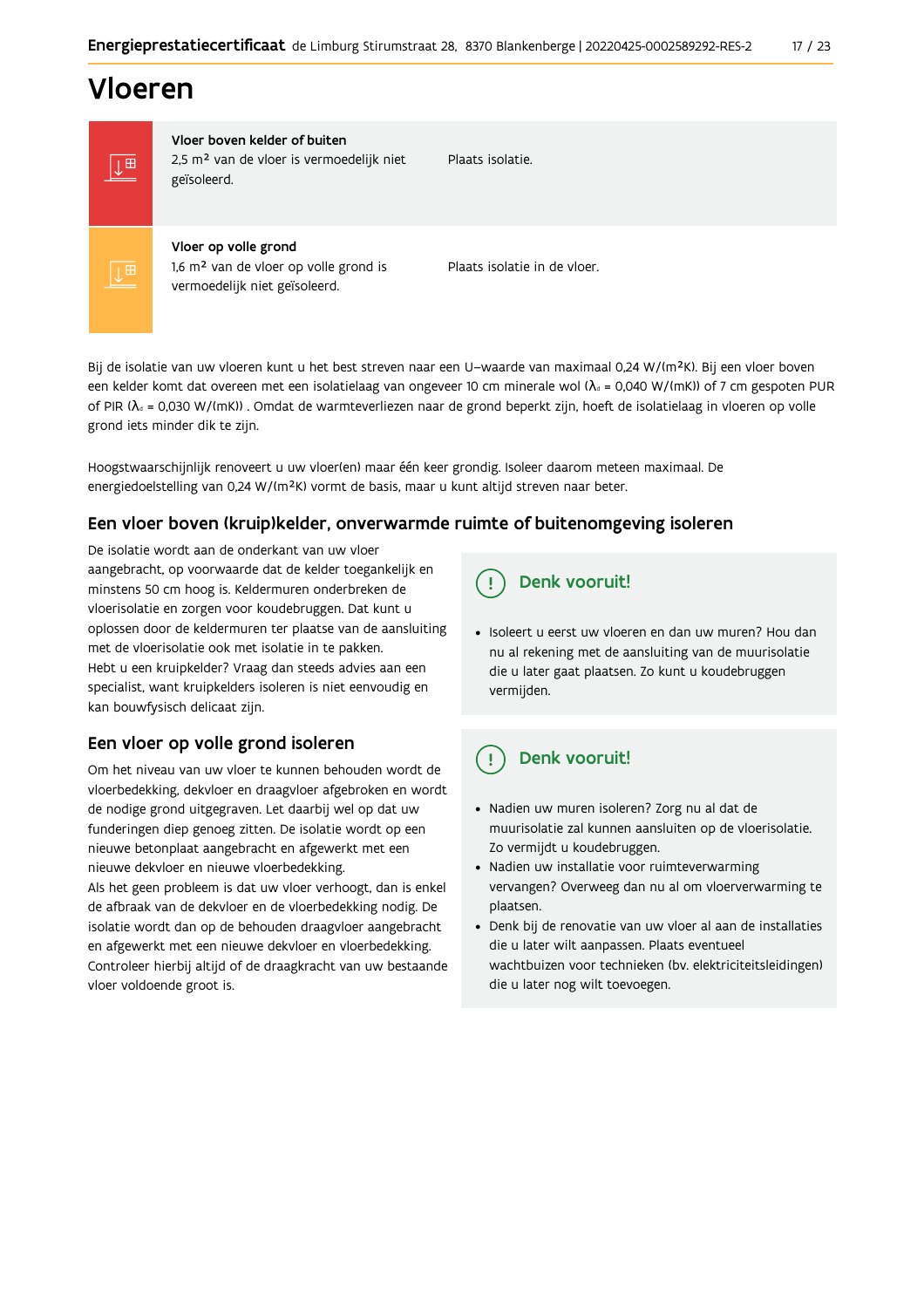

### Technische fiche van de vloeren

De energiedeskundige heeft de onderstaande gegevens ingevoerd. Bezorg die gegevens aan uw vakman.



#### Legende

a vloer niet in cellenbeton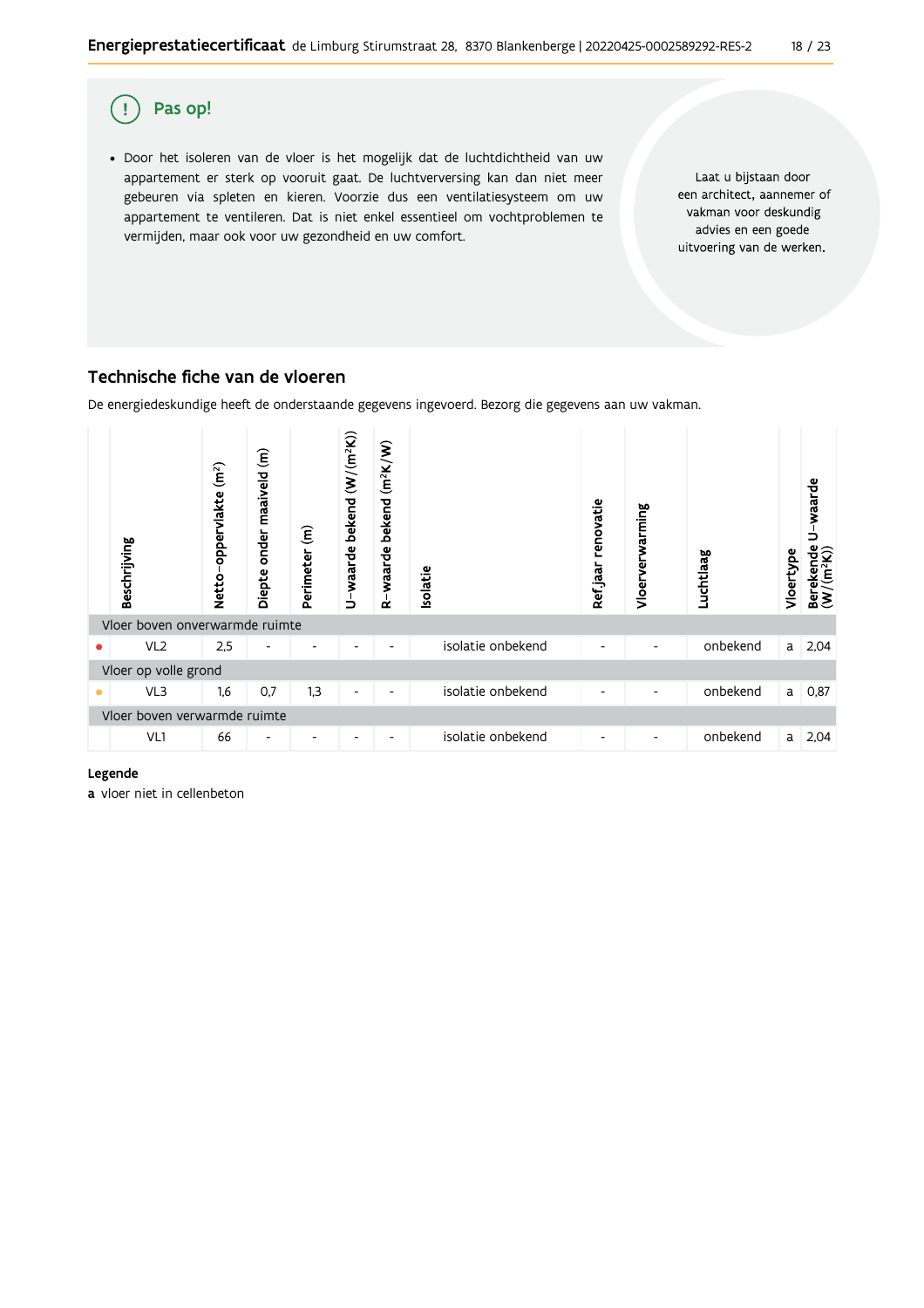## Ruimteverwarming



Proficiat! De verwarmingsinstallatie met condenserende ketel voldoet aan de energiedoelstelling.

### Technische fiche van de ruimteverwarming

De energiedeskundige heeft de onderstaande gegevens ingevoerd. Bezorg die gegevens aan uw vakman.

### Installaties met één opwekker

|                                      | RV1                        |  |  |
|--------------------------------------|----------------------------|--|--|
|                                      | $\odot$                    |  |  |
| Omschrijving                         |                            |  |  |
| Type verwarming                      | centraal                   |  |  |
| Aandeel in volume (%)                | 100%                       |  |  |
| Installatierendement (%)             | 80%                        |  |  |
| Aantal opwekkers                     | $\mathbf{1}$               |  |  |
| Opwekking                            |                            |  |  |
|                                      | $\odot$                    |  |  |
| Type opwekker                        | collectief                 |  |  |
| Energiedrager                        | gas                        |  |  |
| Soort opwekker(s)                    | condenserende ketel        |  |  |
| Bron/afgiftemedium                   |                            |  |  |
| Vermogen (kW)                        | $\overline{\phantom{a}}$   |  |  |
| Elektrisch vermogen WKK              | $\overline{a}$             |  |  |
| (kW)                                 |                            |  |  |
| Aantal (woon)eenheden                | $\overline{2}$             |  |  |
| Rendement                            | 108% t.o.v.<br>onderwaarde |  |  |
| Referentiejaar fabricage             | $\blacksquare$             |  |  |
| Labels                               | CE, HR-top                 |  |  |
|                                      | energieklasse A            |  |  |
| Locatie                              | binnen beschermd           |  |  |
|                                      | volume                     |  |  |
| Distributie                          |                            |  |  |
| Externe stookplaats                  | nee                        |  |  |
| Ongeïsoleerde leidingen (m)          | Om ≤ lengte ≤ 6m           |  |  |
| Ongeïsoleerde combilus (m)           | $\frac{1}{2}$              |  |  |
| Aantal (woon)eenheden op<br>combilus | $\overline{a}$             |  |  |
| Afgifte & regeling                   |                            |  |  |
| Type afgifte                         | radiatoren/convectoren     |  |  |
| Regeling                             | pompregeling               |  |  |
|                                      | thermostatische            |  |  |
|                                      | radiatorkranen             |  |  |
|                                      | individuele                |  |  |
|                                      | temperatuurscorrectie      |  |  |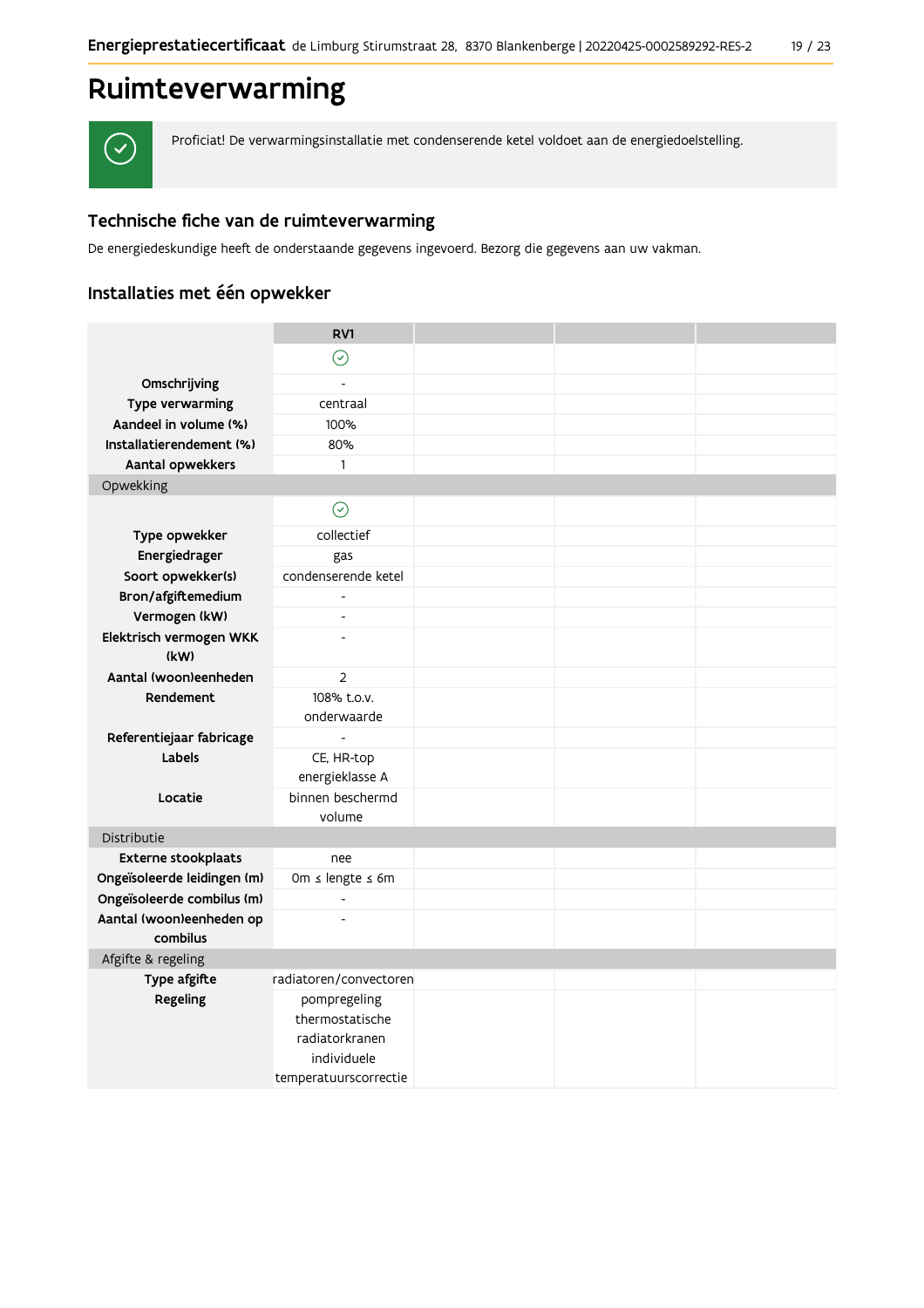## Installaties voor zonne-energie



#### Zonneboiler

Er is geen zonneboiler aanwezig.

Onderzoek de mogelijkheid om een zonneboiler te plaatsen. Raadpleeg hiervoor de zonnekaart of vraag raad aan een vakman.

Zonnepanelen Er zijn geen zonnepanelen aanwezig.

Onderzoek de mogelijkheid om zonnepanelen te plaatsen. Raadpleeg hiervoor de zonnekaart of vraag raad aan een vakman.

De zonnekaart berekent automatisch het zonnepotentieel voor uw gebouw en geeft een indicatie van het aantal zonnepanelen of zonnecollectoren dat u op het dak zou kunnen plaatsen.

Let op: de zonnekaart gaat uit van het elektriciteits- en watergebruik van een standaardgezin. Hou er bij de bepaling van de grootte van de te plaatsen installatie rekening mee dat het elektriciteits- en watergebruik van uw gebouw kan afwijken.

Voor meer informatie over de berekening van het zonnepotentieel kunt u terecht op de zonnekaart via www.energiesparen.be/zonnekaart.

#### Zonnepanelen

Zonnepanelen (ook wel fotovoltaïsche panelen of PV-panelen genoemd) zetten de energie van de zon om in elektriciteit.

Bij de bepaling van het aantal te plaatsen zonnepanelen kunt u ervoor kiezen om alleen uw eigen elektriciteitsverbruik te dekken of om meteen het volledige beschikbare dakoppervlak te benutten.

Om de zonnepanelen optimaal te laten renderen, plaatst u ze tussen oostelijke en westelijke richting onder een hoek van 20° tot 60°.

#### Zonneboiler

Zonnecollectoren zetten de energie van de zon om in warmte. Een zonneboilerinstallatie bestaat uit zonnecollectoren op het dak en een opslagvat voor warm water. Een zonneboiler verwarmt een deel van het sanitair warm water met gratis zonnewarmte. Als de installatie voldoende groot is, kan ze ook in een deel van uw behoefte voor ruimteverwarming voorzien. Hou er wel rekening mee dat een zonnecollector het hoogste rendement behaalt in de zomer. Het rendement in de winter ligt beduidend lager.

Om de zonnecollectoren optimaal te laten renderen, plaatst u ze tussen oostelijke en westelijke richting onder een hoek van 20° tot 60°.



1. Zonnepaneel | 2. Omvormer | 3. Elektrische toestellen



1. Zonnecollector | 2. Opslagvat zonneboiler | 3. Sanitair warm water | 4. Afgifte-element voor ruimteverwarming (optioneel)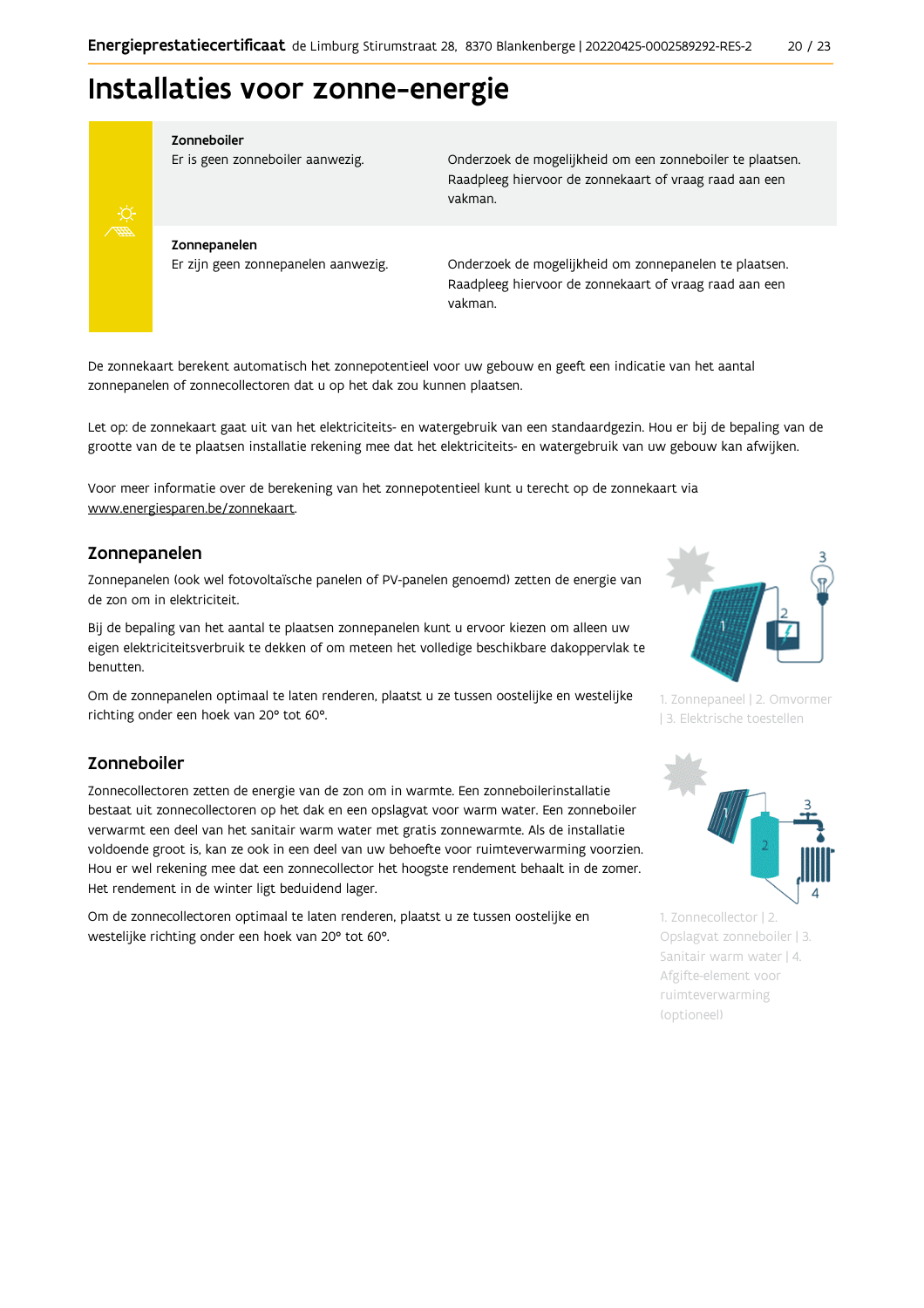#### Ţ Denk vooruit!

- · Zorg ervoor dat het dak waarop u de zonnepanelen of zonnecollectoren plaatst, goed is geïsoleerd. Als de installaties geplaatst zijn, kunt u het dak alleen nog aan de onderkant isoleren.
- · De groenste én de goedkoopste stroom is de stroom die u niet verbruikt. Probeer daarom eerst overbodig elektriciteitsverbruik te vermijden door bijvoorbeeld het sluimerverbruik te verminderen.
- · Beperk ook het gebruik van sanitair warm water door gebruik te maken van een spaardouchekop, een debietbegrenzer of een douchewarmtewisselaar.

#### Pas op!  $\left(\right.$   $\right.$

- · Schaduw van gebouwen, bomen en schoorstenen vermindert de opbrengst van zonnepanelen en zonnecollectoren.
- Informeer bij uw gemeentebestuur of u een bouwvergunning moet aanvragen voor de plaatsing van zonnepanelen of zonnecollectoren.

Laat u bijstaan door een architect, aannemer of vakman voor deskundig advies en een goede uitvoering van de werken.

#### Technische fiche van de installaties op zonne-energie

Geen installaties op zonne-energie aanwezig.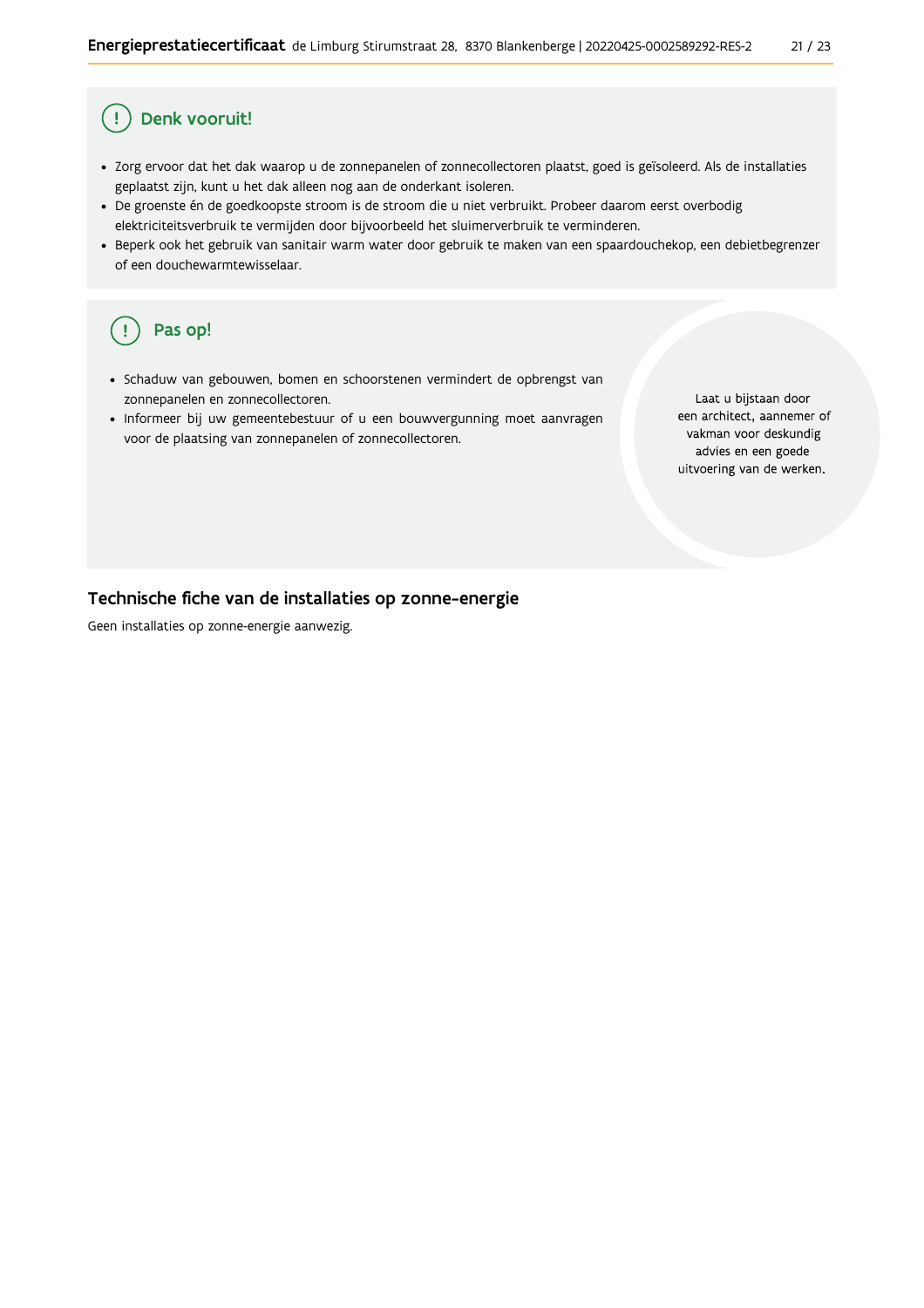## Overige installaties

#### Sanitair warm water



Uw appartement beschikt niet over een zonneboiler. Overweeg de plaatsing van een zonneboiler of warmtepompboiler. Daarmee kunt u energie besparen.

|                                    | SWW1                  |  |
|------------------------------------|-----------------------|--|
| <b>Bestemming</b>                  | keuken en badkamer    |  |
| Opwekking                          |                       |  |
| Soort                              | collectief            |  |
| Gekoppeld aan ruimteverwarming     | ja, aan rv1           |  |
| Energiedrager                      |                       |  |
| Type toestel                       | doorstromer           |  |
| Referentiejaar fabricage           | ۰                     |  |
| Energielabel                       | energieklasse A       |  |
|                                    | capaciteitsprofiel XL |  |
| Opslag                             |                       |  |
| Aantal voorraadvaten               | $\Omega$              |  |
| Aantal (woon)eenheden              |                       |  |
| Volume (I)                         |                       |  |
| Omtrek (m)                         |                       |  |
| Hoogte (m)                         |                       |  |
| Isolatie                           |                       |  |
| Label                              |                       |  |
| Opwekker en voorraadvat één geheel |                       |  |
| Distributie                        |                       |  |
| Type leidingen                     | gewone leidingen      |  |
| Lengte leidingen (m)               | ٠                     |  |
| Isolatie leidingen                 | Ξ.                    |  |
| Aantal (woon)eenheden op leidingen | -                     |  |

#### Ventilatie

 $\frac{\circledcirc}{\circ}$ Uw appartement beschikt mogelijk niet over voldoende ventilatievoorzieningen. Een goede ventilatie is echter noodzakelijk om een gezond binnenklimaat te garanderen. Voorzie bij uw renovatie daarom in een ventilatiesysteem. Om energie te besparen, kunt u het best kiezen voor een systeem met vraagsturing of warmteterugwinning.

| Type ventilatie | geen of onvolledig |
|-----------------|--------------------|
|                 |                    |

#### **Koeling**

Uw appartement heeft kans op oververhitting, ondanks de aanwezige zonwering. Vermijd de plaatsing van een koelinstallatie, want die verbruikt veel energie. Bekijk of andere maatregelen mogelijk zijn om oververhitting tegen te gaan: 's nachts intensief ventileren, bijkomende zonwering ...

| Koelinstallatie | afwezig |
|-----------------|---------|
|-----------------|---------|